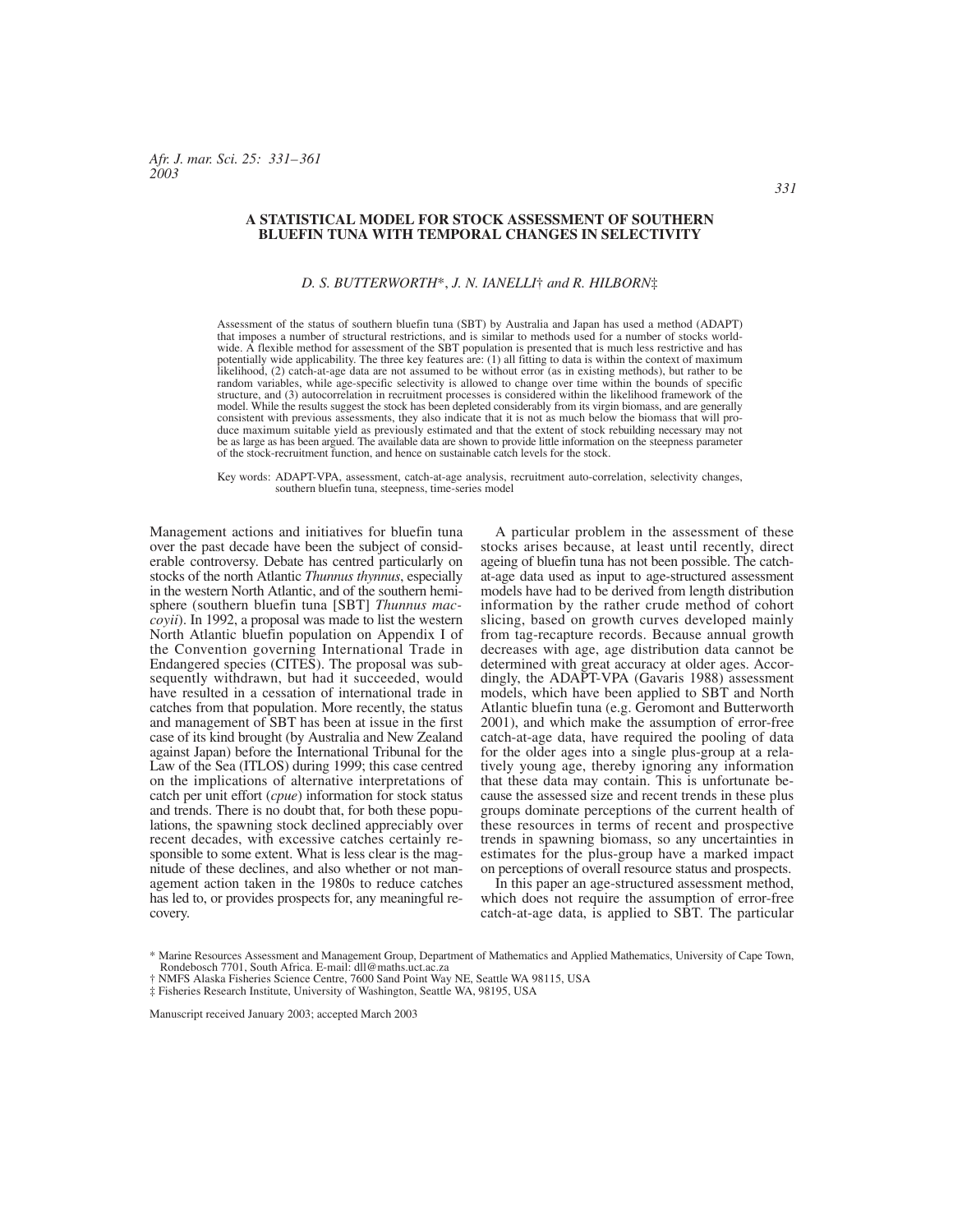aims are to determine whether such an approach can produce an improved assessment of the resource; how the results of this assessment compare to those of the ADAPT procedure previously applied, given the somewhat *ad hoc* constraints that that procedure has had to impose upon selectivity patterns for Ages 9 and above; and what extent of stock rebuilding is needed.

The paper presents a statistical approach that builds upon the analysis Hilborn and Butterworth (1996) tabled at the 1996 meeting of the Scientific Committee (SC) of the Commission for the Conservation of Southern Bluefin Tuna (CCSBT). The basic method is described in sections of the review article by Punt and Hilborn (1997) dealing with age-structured models. The essential novel features of these analyses in relation to previous assessments of SBT are:

- 1. Model calculations begin in 1951, close to the start of the fishery, so rendering assumptions that relate commencing numbers-at-age to pre-exploitation conditions (though nevertheless allowing for fluctuations about a deterministic equilibrium agestructure) rather more plausible than those for traditional approaches within the CCSBT SC, which commenced calculations in the 1960s after substantial catches had already been taken from the resource.
- 2. The analyses incorporate data on the age distribution of the spawning stock and extend the model to include ages up to 30 (which is treated as a "plus" group). Previous methods used by Japanese and Australian scientists in the CCSBT SC consider an Age 12+ group, and have frequently made some assumptions about the relationship between fishing mortality on Ages 11 and 12+. With recent direct ageing studies by Gunn *et al.* (1996) indicating that SBT can live to some 40 years of age, rather than the 20 years or so considered earlier, and hence that there are far more age-classes present in the 12+ component of the population than had previously been thought, assumptions that the relative selectivities for these two age-groups are closely related become much less plausible. To the contrary, a ratio quite different from 1, which changes markedly as the age distribution of the 12+ fish responds to variations in recruitment and fishing mortality, would be expected.
- 3. The analyses use a likelihood-based statistical catchat-age approach. This type of approach is common in many U.S., New Zealand and Australian fishing assessments. The application of the ADAPT approach (Gavaris 1988) is unique to SBT among the major fisheries in Australia.
- 4. The stock-recruitment relationship is estimated within the model-fitting process, rather than from model

outputs, and takes serial correlation in residuals into account. This is a more consistent approach to estimating a key component of the process required for computing projections to aid management advice.

- 5. The analyses have been developed using AD Model Builder software, which allows for highly efficient and flexible estimation to evaluate the support that the data provide for alternative hypotheses about current abundance and depletion levels.
- 6. The statistical model allows the assumption that catch-at-age data are measured without error to be dropped. As indicated above, that assumption may be particularly open to question, given that the catch-at-age data are derived by the crude method of cohort slicing.

The basic approach underlying this analysis follows the concepts outlined in Fournier and Archibald (1982) and expanded on by Haist *et al.* (1993) and others (e.g. Fournier *et al.* 1998). Specifically, the model presented below differs from traditional VPA because estimates of catch numbers-at-age are treated as observations with error (rather than assuming that they are known exactly). Additionally, the current model differs from CAGEAN (Catch AGE Analysis; Deriso *et al.* 1985) and other related approaches (e.g. stock synthesis; Methot 1990) because of greater flexibility in the treatment of gear selectivity and the types of errors that can be modelled.

### **DATA**

### **Background**

SBT are found exclusively in the southern hemisphere. Only one spawning ground has been identified, in an area between Java, Indonesia and north-west Australia, so the resource is considered to be a single stock. Juveniles migrate southwards along the west coast of Australia, and congregate in the coastal waters of the southern part of Australia, particularly from December to April, where they are subject to a local purse-seine fishery (Caton 1991). As the fish age beyond some three years, their distribution starts to extend widely into not only the Indian but also the Atlantic and Pacific oceans. The Japanese longline fishery for SBT at first operated on the spawning grounds, but later shifted to concentrate in feeding areas in the 40–50°S band.

The history of the SBT fishery (see also Polacheck *et al*. 1999) is summarized by plots of the annual catch, by weight and number (Fig. 1). A decline in the annual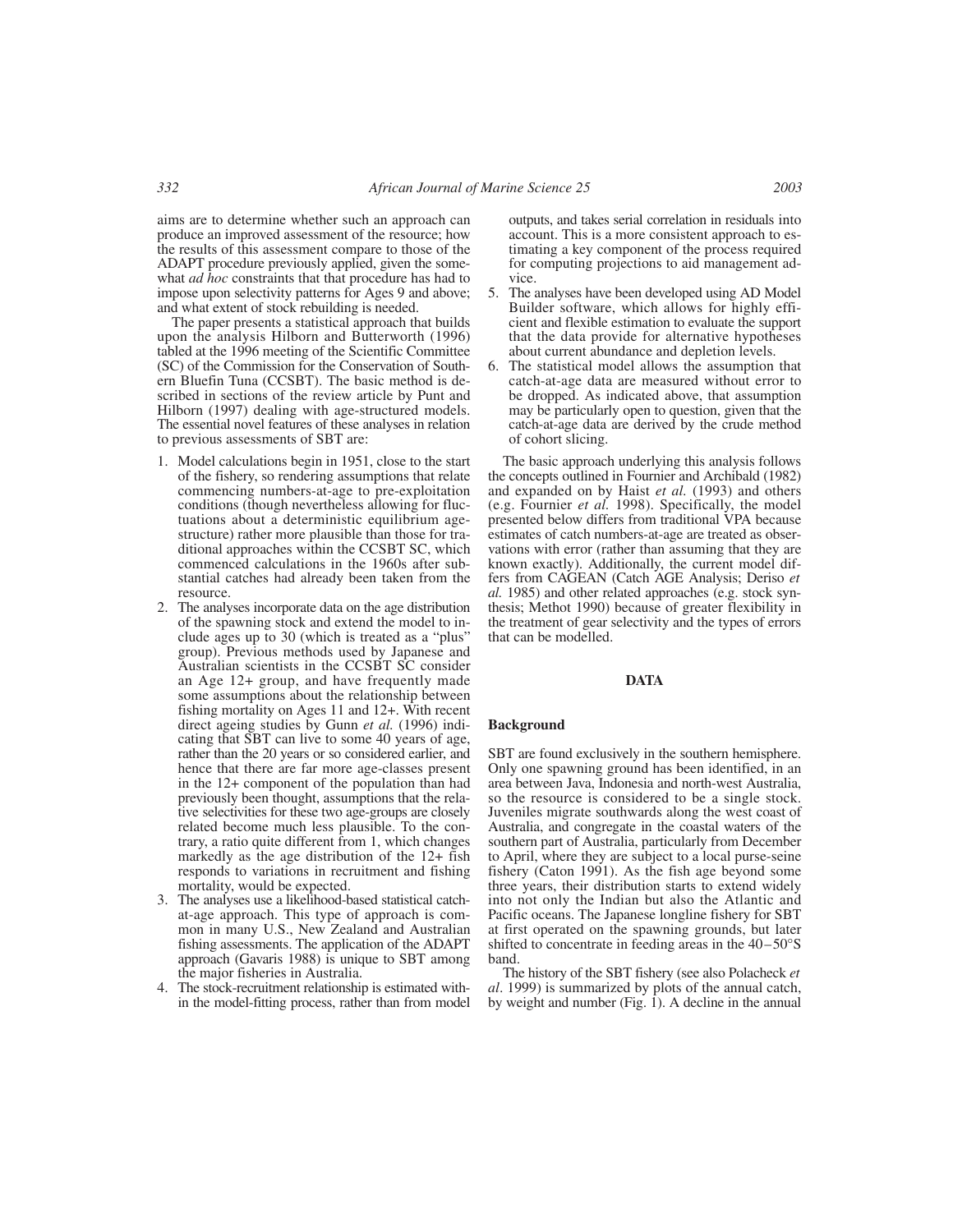

Fig. 1: Annual catch of SBT by (a) weight and (b) number for different fleets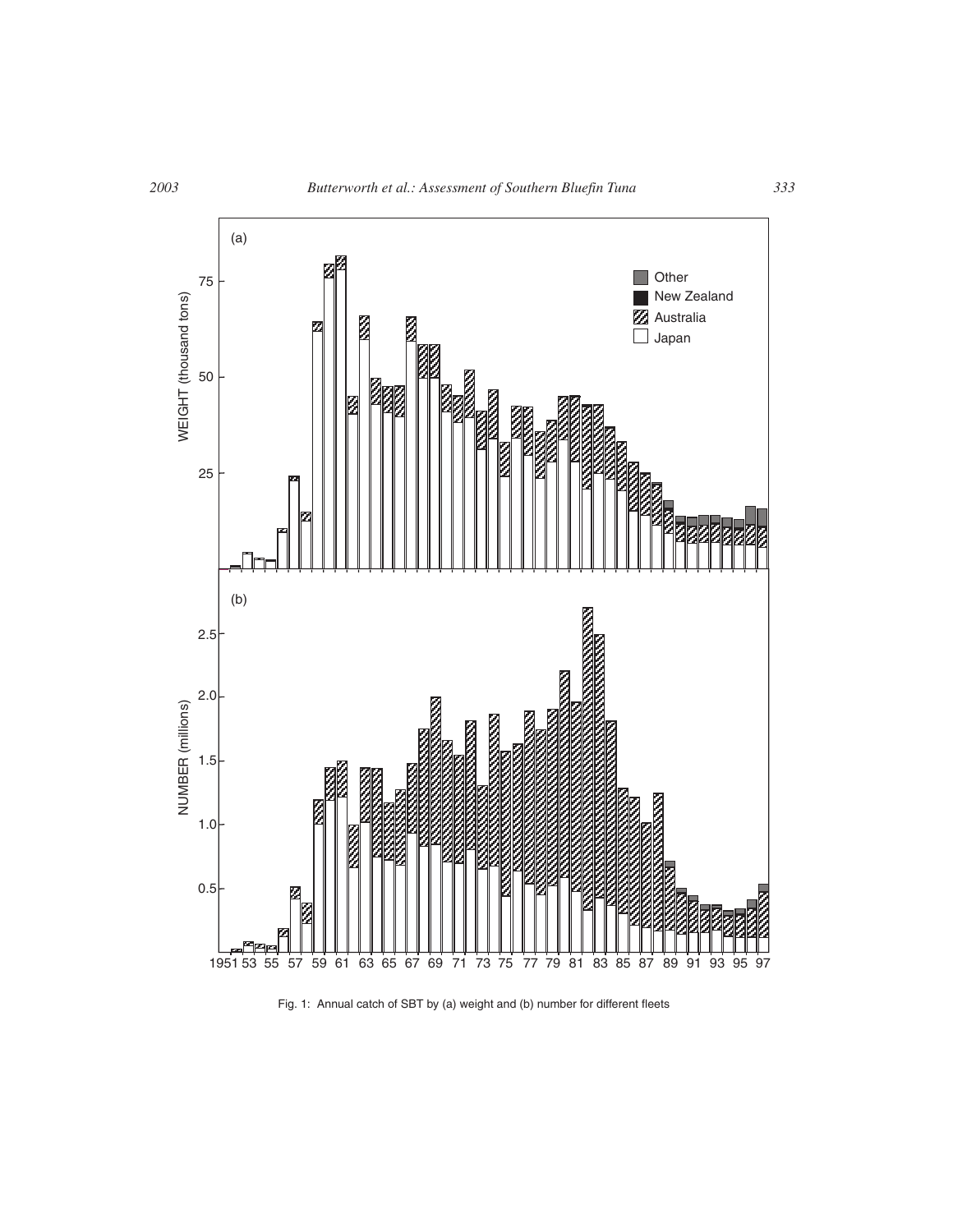

Fig. 2: Map showing the management Areas for SBT, as designated by the CCSBT

catch by weight during the 1980s was followed by a Total Allowable Catch (*TAC*) limitation on the combined Australia-Japan-New Zealand catch from 1990. The catch made by countries other than these three (i.e. nations that were not members of the CCSBT at that time) has increased sharply over the past few years. Although Japan's has remained the largest share of the catch by mass, Australia's proportion of the catch by number was particularly high over the 1970s and 1980s, given the development of a local purseseine fishery that concentrated upon young (typically 1–4 year-old) tuna.

The data used in the analyses that follow are as reported at the 1998 meeting of the CCSBT SC.

### **Fishery-related**

Catch-at-age data from 1951 to 1997 for Ages 1–19, and a plus-group consisting of all fish of Age 20 and more were kindly provided by S. Tsuji and Y. Takeuchi (National Research Institute of Far Seas Fisheries, Japan). These are available separately for different components of the fishery. The analyses of this paper distinguish the Japanese longline fishery from the balance of other operations. The Japanese longliners have operated in a relatively consistent manner over time in the more southerly management Areas 3–9, as designated by the CCSBT (see Fig. 2). Areas 3–9 run from longitude 20°W through the eastern hemisphere

to 170°W; their northern boundary is 35°S, except that this changes to 30°S east of Australia. The inclusion of Area 3 adds the Great Australian Bight to the overall region. Although formally these areas extend to Antarctica, fishing hardly extends farther south than 50°S.

The basis for the development of the catch-at-age matrices is detailed in Polacheck *et al.* (1997a). Age distributions are derived from estimated annual length distributions of the catch by cohort-slicing, taking account of an increase in somatic growth over the period considered. The procedures by which pre-1965 length distributions were developed are not fully documented, so the associated estimates of age distributions are considered less reliable than those for later years. Attempts have been made when constructing these matrices to make allowance for catches by nations that were not members of the CCSBT, and for discarding.This process, together with a weight-at-length relationship, provides the weight-at-age matrix (Polacheck *et al.* 1997b) used in these analyses to compute spawning biomass.

*Cpue* indices of abundance by age-group have been developed from longline operations for the period 1969–1997 (see Polacheck *et al.* 1997b, Polacheck and Preece 1998). The indices are standardized by GLM methods to provide indices of fish density on a 5° square basis. In integrating such density estimates over area, and averaging over months, so as to index overall abundance, assumptions are required to esti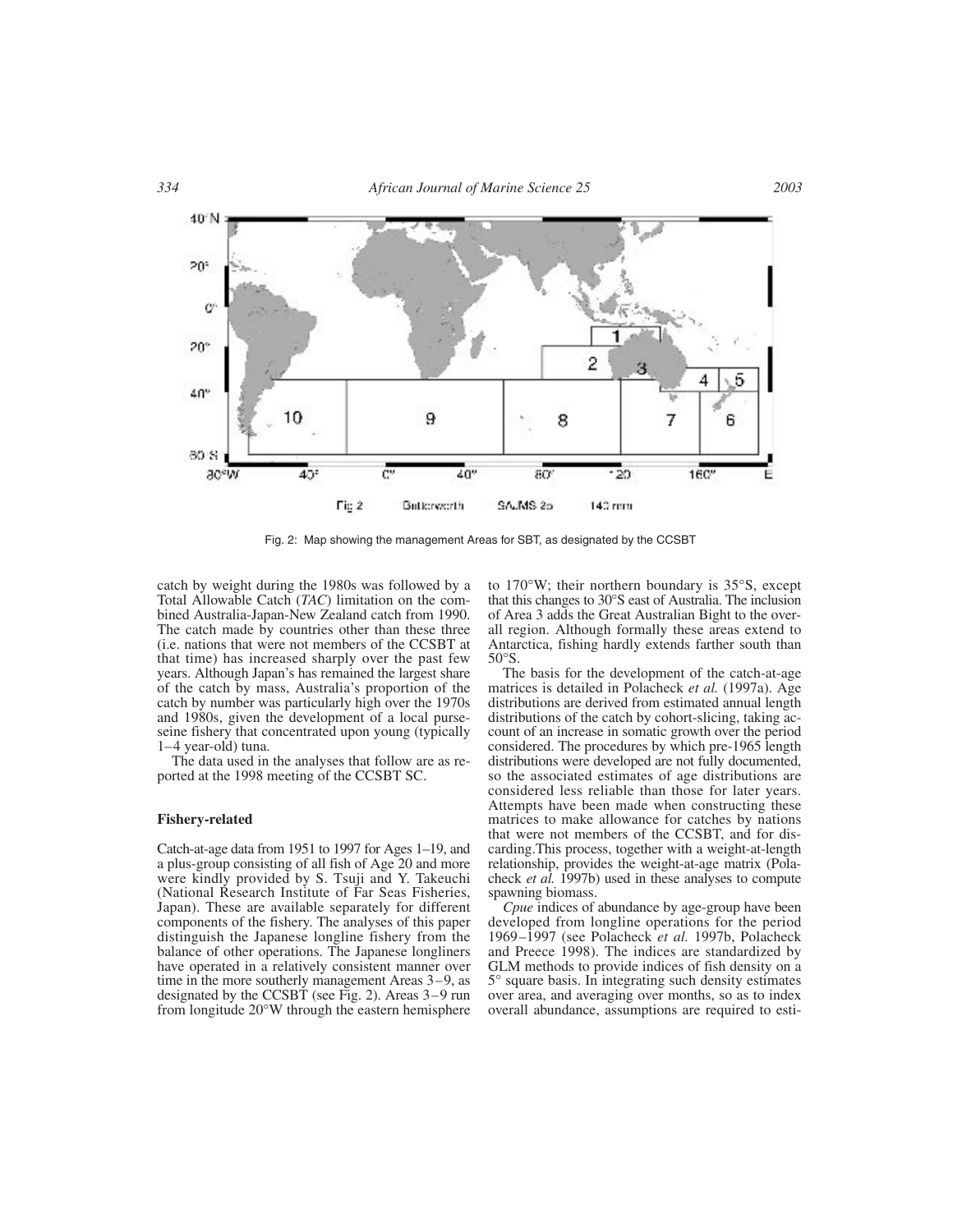mate the catch rates in the 5° squares not fished in a particular month and year. Series corresponding to three such sets of assumptions are considered here (from Tables 3a, b and d of Polacheck and Preece 1998):

- (i) "Constant squares": the catch rate in those squares not fished in a particular month and year is set equal to the average rate in the squares that were fished in that year;
- (ii) "Variable squares": the catch rates in the squares not fished in a month and year are taken to be zero; and
- (iii) "Geostatistical": geostatistical methods (spatial models) are used to estimate the catch rates in the squares not fished. The "geostatistical" approach gives results intermediate between the other two, and the associated age-specific *cpue* series are used for the "Reference case" assessment following.

The particular age-groupings used in fitting the population model to these data (*viz.* 4, 5, 6–7, 8–11 and 12+) were selected by the CCSBT SC with a view to robustness to sampling and ageing error. Ideally, separate series for each age would be used, but the cohort-slicing method becomes increasingly inaccurate with age because the somatic growth rate slows. *Cpue* values for Age 4 for two recent years of the assessment (1995 and 1996) are excluded because of comparability concerns arising from the practice adopted of returning live tuna of  $\lt$  25 kg to the sea during this period.

# **Auxiliary information**

Line-transect aerial surveys of surface schools in the Great Australian Bight provide indices of abundance for juvenile SBT. For reasons discussed in Polacheck *et al.* (1997b), the most reliable index available from these data is considered to be that for 3-year olds at the start of the year, from 1993 to 1998 (though the results for 1998 are not used for the assessments of this paper, which extend only to 1997). The associated biomass estimates and standard errors used are those for the entire Australian Bight, as reported in Table 6.4 of Cowling and Millar (1998). (More recently, however, various concerns have arisen about the comparability of these data over time, including the question of whether spotter efficiency has remained constant [Gunn *et al*. 2001]).

Gunn *et al.* (1996) report results for direct ageing of samples from the SBT spawning stock in 1994/95 and 1995/96. The analyses that follow fit to the average of the two distributions reported, because these were derived from the same age-length key based on readings of samples taken in both these spawning seasons.

Tagging experiments on young fish were conducted during the 1990s, with the number of animals tagged, and subsequent recoveries, summarized by age in Table 5 of Polacheck and Preece (1998). Incorporation of these data into an assessment process requires assumptions to be made about the potentially very different rates of tag reporting for the different component fisheries, as discussed in Polacheck *et al.* (1997c, 1998). The Reference case assessment conducted here is based on the intermediate Model 5 of that paper, using the reporting rates by age and year as given in Table 4 thereof.

## **THE MODEL**

### **Overview**

Because the details of the model presented below are rather complex, an introductory overview is provided to assist readers.

Standard age-structured dynamics are used to model the population. Recruitment is related to spawning biomass by a Beverton-Holt functional form, although the annual residuals about this relationship may be serially correlated. The particularly novel aspect of the approach is the manner in which fishing mortality-atage is modelled or, to be more specific, constrained. First, fishing mortality is separated into two components: a dominant and steadier component arising from Japanese longline operations, and a more variable balance that accounts for all the other fisheries combined. Then each of these fishing mortalities-at-age is itself separated into two multiplicative components: a year and an age effect, where the latter corresponds to selectivity-at-age and may change over time. The approach restricts the extent of the changes with time that both of these effects may show, and also constrains the selectivity effect to vary smoothly with age.

The parameters of the model are fitted by minimizing an objective function. This is developed within a likelihood framework, for which the best fit is provided by minimizing the negative log-likelihood (which resembles the standard sum-of-squared errors formulation in many ways). The particular advantages of using a likelihood framework are that it provides a basis for according statistically defensible relative weightings to the different sets of data incorporated in the fitting process, and also that it readily allows for confidence intervals for model parameters to be estimated. The approach here does not, however, stick strictly to the frequentist statistical paradigm, because penalty terms are added to the negative loglikelihood in a manner motivated by the way in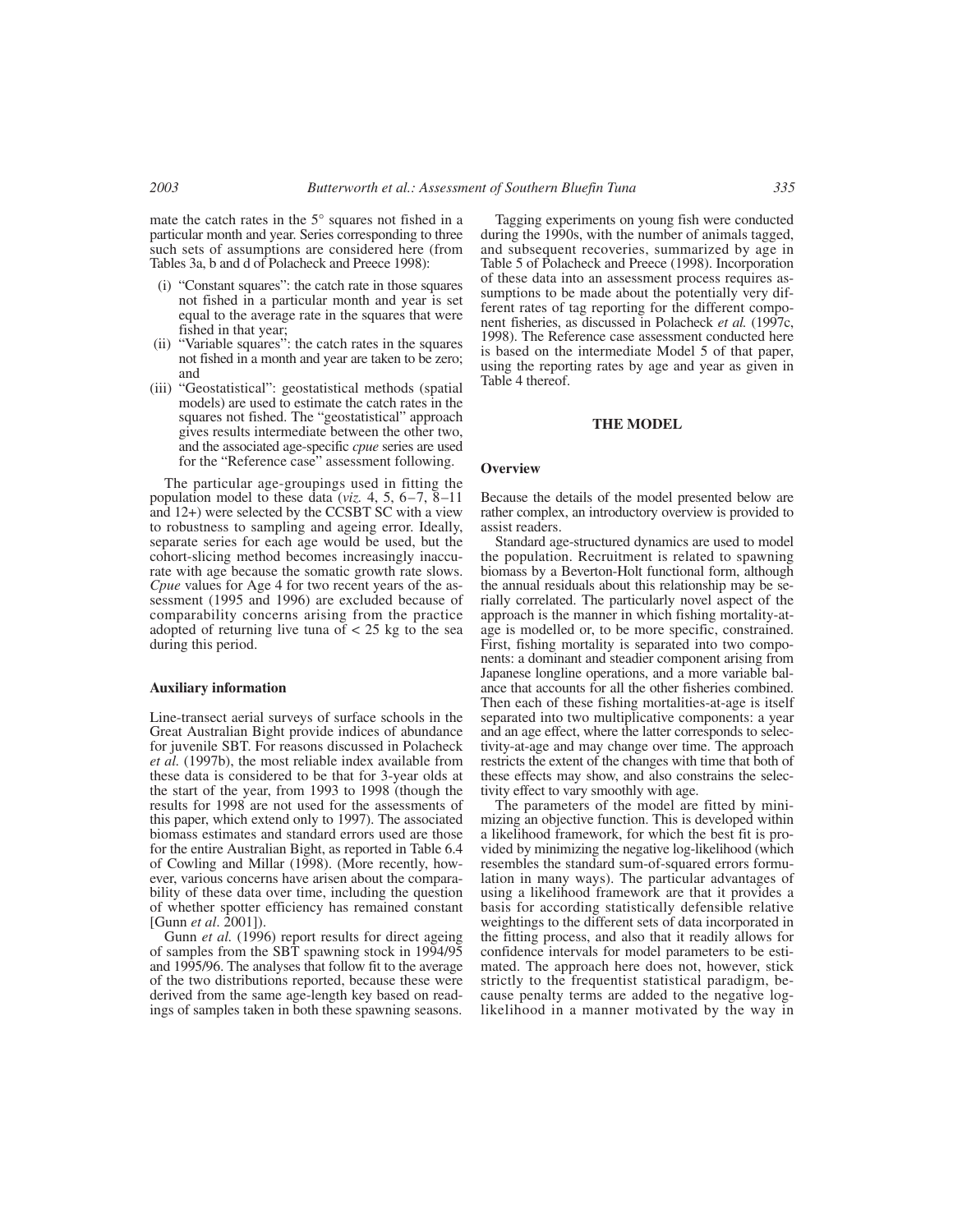which prior information and constraints on parameters (through "random effects" models) would be incorporated in a Bayesian estimation context.

Inputs to this negative log-likelihood function include the data specified above, such as *cpue*, catch-atage and tagging information. However, penalty terms are included to impose constraints on the magnitudes of changes to the year and age effects into which the fishing mortalities-at-age are separated. Because such changes are estimable parameters of the model, the fitting process can require minimization over more than 100 parameters, so a particularly efficient algorithm is required.

ADAPT corresponds to a special case of this much more general framework, and the equivalences are explained.

The results of the analyses to follow will be shown to be strongly dependent on a parameter of the stock-recruitment relationship termed steepness (*h*; Mace and Doonan 1988, Francis 1992). Steepness is defined as the fraction of pristine recruitment expected when spawning biomass is reduced to 20% of its pristine (average pre-exploitation) level. For compensatory monotonically increasing relationships, such as the Beverton-Holt form, steepness must lie between 0.2 and 1. For a given natural mortality, the higher the value of steepness in this range, the larger the difference between recruitment and natural deaths when the population is reduced below its pristine level, and hence the larger the potential sustainable yield.

# **Population dynamics**

The traditional assessment models used by Australian and Japanese scientists in the CCSBT SC have combined all fish of Age 12 and older, which precludes model fits to the Gunn *et al.* (1996) age data for spawners. Here a model is constructed that explicitly tracks individuals to Age 30 in an attempt to make use of these recent spawning age-distribution observations in the model-fitting process. The model equations are given below, but the essential differences between this model and the ADAPT models of Australian and Japanese scientists are the following:

- Calculations of numbers-at-age are made forwards from estimated recruitments rather than backwards from estimated terminal fishing mortalities  $(Fs)$ .
- Over-dispersed multinomial sampling errors in the estimates of catch-at-age data are assumed, rather than assuming that these data are error-free.
- The age structure is maintained up to Age 30+, in-
- stead of 12+.<br>Catch data commencing in 1951 when the fishery

started, rather than 1969 as has been more customary in the CCSBT SC, are used, and all calculations begin in that earlier year. The initial 1951 numbers-at-age for ages up to 20 are estimated based on the extent to which the data provide information on deviations from deterministic equilibrium with respect to natural mortality, whereas those above Age 20 are taken to have their deterministic equilibrium levels. The deterministic equilibrium level is based on a Beverton-Holt stockrecruitment relationship (as customarily assumed by the CCSBT SC), the parameters of which are estimated in the overall fit to the data, as detailed below. Given that the deviations from equilibrium numbers-at-age in 1951 are permitted, the spawning biomass in 1951 may differ from the average preexploitation equilibrium level.

The model employed has a common population dynamics form. An explicit age-structured model is used with the standard catch equation as the underlying population model (e.g. Fournier and Archibald 1982, Deriso *et al.* 1985, Hilborn and Walters 1992, Schnute and Richards 1995). Predicted catch in numbers-at-age in year *t* ( $C_{t,a}$ ) and total annual catch by weight ( $\hat{Y}_t$ ) are modelled as:

$$
C_{t,a} = \frac{F_{t,a}}{Z_{t,a}} \left( 1 - e^{-Z_{t,a}} \right) N_{t,a} \qquad \begin{cases} 1 \le t \le T \\ 0 \le a \le A \end{cases}
$$
  

$$
N_{t+1,a+1} = N_{t,a} e^{-Z_{t,a}} \qquad \begin{cases} 1 \le t \le T \\ 0 \le a \le A-2 \end{cases}
$$

$$
N_{t+1,A} = N_{t,A-1} e^{-Z_{t,A-1}} + N_{t,A} e^{-Z_{t,A}} \quad 1 \le t \le T
$$
  
\n
$$
Z_{t,a} = F_{t,a} + M_a
$$
  
\n
$$
C_{t,\bullet} = \sum_{a=0}^{A} C_{t,a}
$$
  
\n
$$
p_{t,a} = C_{t,a} / C_{t,\bullet}
$$
  
\n
$$
Y_t = \sum_{a=0}^{A} w_{t,a} C_{t,a} \qquad , \qquad (1)
$$

- where  $T$  is is the number of years of fishing (i.e.  $t = 1$  corresponds to 1951 and  $t = T$  corresponds to 1997),
- *A* is the largest age considered  $(A = 30)$ , which is treated as a plus-group,
- $N_{t,a}$  is the number of fish Age *a* at the start of year *t*,  $C_{t,a}$  is the catch by number of Age *a* in year *t*,
- 
- $C_{t,a}$  is the catch by number of Age *a* in year *t*,  $p_{t,a}$  is the proportion of the total catch in year *t* is the proportion of the total catch in year  $t$  that is of Age *a,*
- *Ct,•* is the total catch by number in year *t,*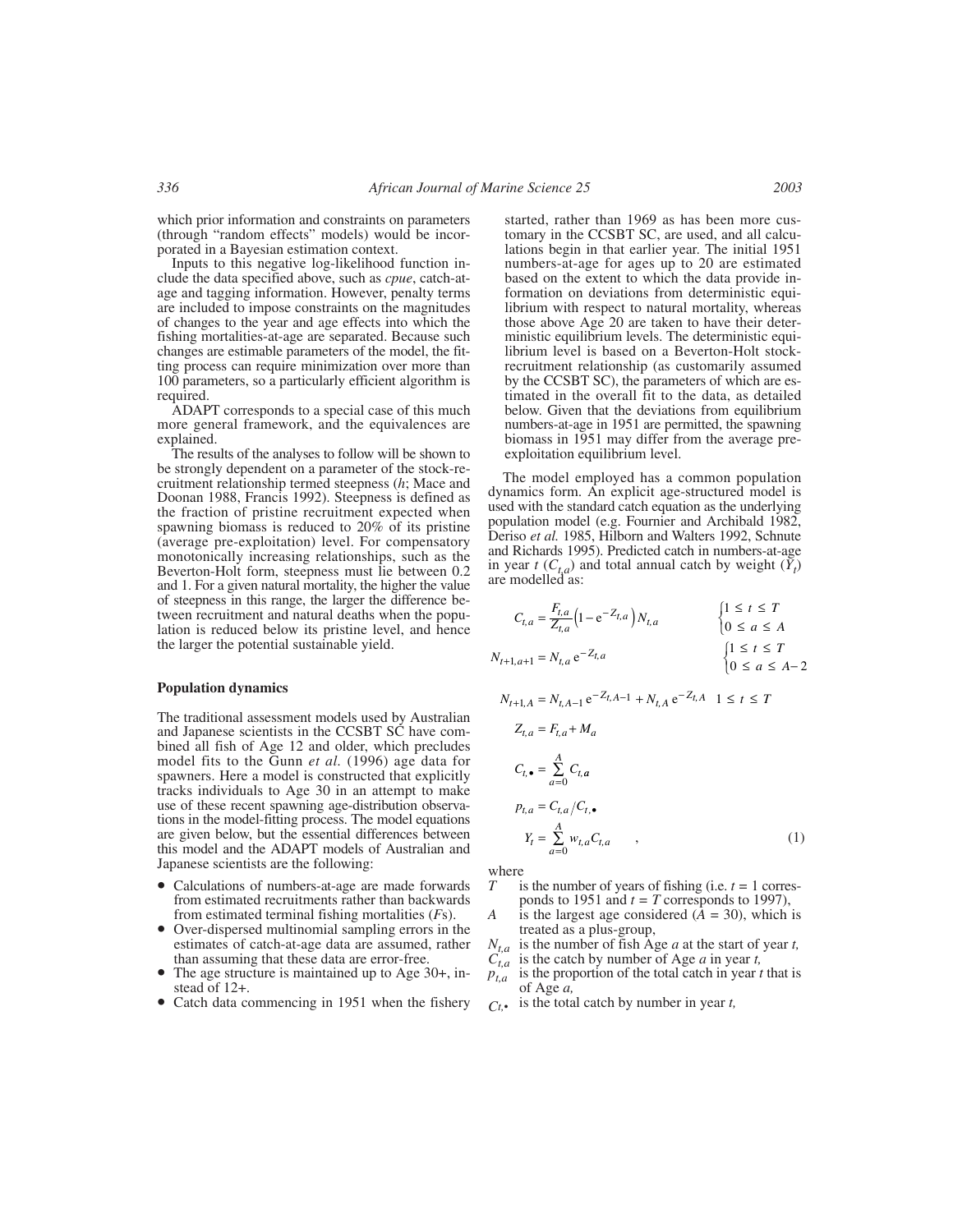- $w_{t,a}$  is the mean body weight (kg) of fish of Age *a* in year *t,*
- *Yt,•* is the total catch by weight in year *t,*
- $F_{t,a}$  is the instantaneous fishing mortality for Age  $a$ in year *t,*
- *Ma* is the instantaneous natural mortality for Age *a,* and
- $Z_{t,a}$  is the instantaneous total mortality for Age  $a$  in year *t.*

The freedom of the parameters listed above is reduced by restricting the variation in the fishing mortality rates  $(F_{t,a})$  by assuming that

$$
F_{t,a} = F_{t,a}^1 + F_{t,a}^2 \quad , \tag{2}
$$

with

$$
F_{t,a}^f = H_{t,a}^f G_t^f \quad , \tag{3}
$$

where 
$$
G_t^f = \overline{G} f + \varepsilon_t^f
$$
  $\varepsilon_t^f \sim N \left( 0, \left( \overline{G} f \sigma_G^f \right)^2 \right)$   

$$
H_{t+b,a}^f = H_{t,a}^f \exp \left( \gamma_{t,a}^f \right) \quad \gamma_{t,a}^f \sim N \left( 0, \left( \sigma_{H_t}^f \right)^2 \right) \ .
$$

- $H_{t,a}^f$  is the age effect of fishing by fleet *f* for Age *a* in year *t*, normalized to average 1.0 over Ages  $a =$  $0 - A$ ,
- is the average over Ages  $a = 0 A$  of the fishing is the average over Ages  $a = 0 - A$  of the fishing<br>mortality exerted by fleet *f* in year *t*, with  $\overline{G}f$  its average value over all years *t,*  $G_t^f$
- is the year-effect of fishing mortality exerted by fleet  $f$  (note that effective effort fluctuates in fidelity to the total catch each year),  $\varepsilon_t^f$
- $\gamma_{t,a}^f$  reflects the amount of change (over time period *b*) in the age effect of fishing by fleet *f* for Age *a,* and
- *b* is the period length (years) over which the age effect of fishing is constant.

The fishery is modelled as two "fleets": the Japanese longline fishery in Areas  $3-9$  ( $f = 1$ ) and the combination of all other operations  $(f = 2)$ . The reason for this split is that the first of these fleets has operated in a relatively consistent manner over time, whereas the second, which includes the variable Australian surface fishery component, has shown marked changes. This can be taken into account in the formulation by speci $f_{\text{avg}}$  lower input (or "prior") variances –  $(\overline{G}f_{\text{G}}f_{\text{G}}^f)$ ?<br>  $(\sigma_{\text{H}}^f)^2$  – for fleet *f* = 1 than for *f* = 2.

The stochastic error terms,  $\epsilon_t^f$  and  $\gamma_{t,a}^f$  are treated as free parameters subject to the constraints of their respective input variances:  $(\overline{G}f\sigma_G^f)^2$  and  $(\sigma_H^f)^2$ . If the age effects of fishing  $(H_{t,a}^f)$  are constant over time, this results in a decomposition of the fleet-specific fishing mortality rate into an age component and a year component. This assumption creates what is known as a separable model (one example of which is CAGEAN; Deriso *et al.* 1985). If the age effect of fishing in fact changes over time, then the separable model can mask important changes in fish abundance. In these analyses, constraints are imposed through the variance term  $({\sigma}_{H_1}^f)^2$  that allows selectivity to change only slowly over time – thus improving ability to estimate the  $\gamma_{t,a}^f$ S. The choice of the period *b* over which *g* is kept constant essentially involves a bias-variance trade-off: for *b* too small, the model is over-parameterized, the data having insufficient information content to estimate all selectivity-related parameters with reasonable precision. However, choosing *b* too large may not permit adequate flexibility for the model to represent possible real changes in the selectivity-at-age pattern over time. Furthermore, to provide smoothness in the age component, a curvature penalty  $(\sigma_{H_t}^f)^2$  is placed on the age-specific coefficients using squared third-differences, i.e. the following term is added to the negative log-likelihood function for each fleet:

$$
\sum_{t=1}^{T} \sum_{a=0}^{A-3} \frac{\left(\ln H_{t,a+3}^f - 3\ln H_{t,a+2}^f + 3\ln H_{t,a+1}^f - \ln H_{t,a}^f\right)^2}{2\left(\sigma_{H_a}^f\right)^2}
$$
\n
$$
= g^f \left(H_{t,a}^f; \left(\sigma_{H_a}^f\right)^2\right) . \tag{4}
$$

This prevents irregular shifts between adjacent ageclasses. The reason for the choice of third-differences is that the data indicate *H* to be dome-shaped with Age *a* for most years*,* so selecting either first-differences (which penalizes all but independence in *a*), or seconddifferences (which favours linear behaviour with *a*) would be inappropriate.

A simple random walk is selected for the time-series effect on both  $H_{t,a}^f$ . Gudmundsson (1994) first introduced time-series structure in catchability and selectivity for analyses of catch-at-age data. Given the likely low information content of the catch-at-age information at the larger ages, the age-effects for each fleet are taken to be constant for Ages 17 and above, i.e.  $\gamma_{t,a}^f = \gamma_{t,17}^f$ for  $a \ge 18$ . Here the choice has been made to model fishing mortalities primarily as functions of the estimates of total removals (in contrast to modelling the fishery catchability and effort explicitly). This is considered reasonable in this case because estimates of total catch numbers are typically more reliable than measures of effort. As described below, total catch by number represents an important component of the likelihood function in providing estimates of the annual fishing mortality components. Furthermore,  $G_t^f$  was modelled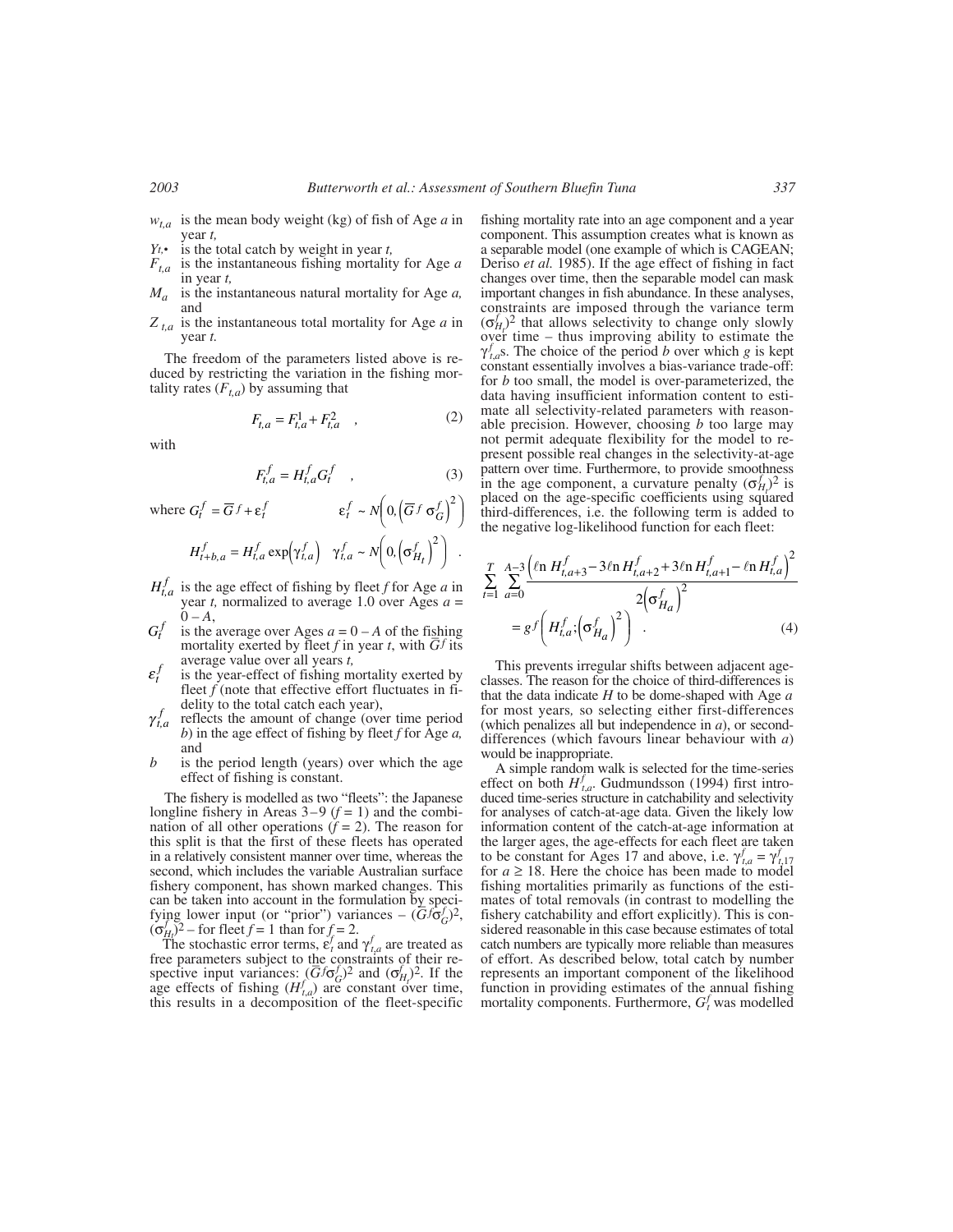as a set of random deviates from a mean rather than as a random walk. This is because management actions have led to quite sharp changes in average fishing mortalities at certain times in the fishery, unlike the smoother pattern of changes that the random walk model suggests. The associated variance of  $G_t^f$  is set quite high for the computations that follow, in contrast to the low variance input for annual catch number estimates, so the estimated  $\varepsilon_t^f$  values are effectively determined by their need to reflect the input numbers caught very closely.

Note that the term  $G_t^f$  represents the average rate of fishing mortality over all age-classes, because the  $H_{t,a}^f$ term has a mean value of 1.0 over all ages for any given year. This framework for modelling the age-dependence of the fishing mortality components is similar to the "*F* continuity" constraint used in past CCSBT SC assessments. In fact, Tsuji and Takeuchi (1997) used a second-differencing penalty directly on their estimates of *F*s by age for each year. Additionally, this formulation can be readily adapted to model effective fishing effort through errors-in-variables, as present-

ed elsewhere (e.g. Schnute 1994).<br>Recruitment  $(R_t)$  represents numbers of Age-0 fish and is modelled as an AR(1) stochastic process about a Beverton-Holt stock-recruitment relationship (as customarily assumed by the CCSBT SC):

$$
N_{t,0} = \tilde{R}_t = \frac{\alpha B_t^{sp} e^{\tau_t - \sigma_R^2/2}}{\beta + B_t^{sp}} \times \left\{\n\begin{array}{c}\n\tau_t = \rho \tau_{t-1} + \sqrt{1 - \rho^2} \omega_t\n\end{array}\n\right\} \tag{5}
$$

where  $\rho$  is the serial correlation in the recruitment residuals,  $\omega_t \sim N(0, \sigma_R^2)$ , and  $\tau_f$  has mean 0 and variance  $\sigma_R^2$ . The recruitment residuals  $(\tau_t)$  are estimated also for 20 years prior to the onset of fishing, so as to allow the 1951 population age distribution to differ from that for pre-exploitation equilibrium to the extent that the data suggest. Effectively, therefore, the analyses provide population trend estimates from an assumed deterministic equilibrium situation in 1931, rather than 1951. Equation 5 can be reparameterized with  $\alpha$  and  $\beta$  replaced by the average pre-exploitation recruitment  $R_0$  and the steepness parameter  $h$ . The exact relationship between these parameters is:

$$
\alpha = \frac{4hR_0}{5h-1}
$$
  

$$
\beta = \frac{B_0^{sp}(1-h)}{5h-1}
$$
, (6)

where  $B_0^{sp}$  is the pristine mature (spawning) biomass corresponding to recruitment  $R_0$  (these two quantities being related in terms of the mass-, fecundity- and natural mortality-at-age schedules).

Mature (spawning) biomass for year *t* is defined as:

$$
B_t^{sp} = \sum_{a=8}^{30+} w_{t,a} N_{t,a} \quad , \tag{7}
$$

where choice of knife-edge age-at-maturity of *a =* 8 years reflects a standard Reference case choice for past assessments conducted in the CCSBT SC (though there is now some debate in that body as to whether a higher value might be more appropriate). As the information on  $w_{t,a}$  in Polacheck *et al.* (1997b) goes no further than Age 20, the body weight of older fish has been assumed to be the same as those aged 20.

## **Parameter estimation**

The likelihood components include data from the fishery catch-at-age composition estimates for each of the two "fleets" considered, the Japanese longline *cpue* for various age-groupings, the age distribution estimate for spawning biomass in 1994/95 and 1995/96, five years of aerial survey indices for the abundance of 3-yearold fish, and recent tag-recapture data. The objective function is simply the sum of the negative logarithms of the likelihood function components. The multinomial distribution is used to model the likelihood components for the age distribution data. Under this assumption, the log-likelihood function for the fishery catch-at-age data (in numbers) can be written:

where

$$
p_{t,a}^f = \frac{O_{t,a}^f}{\sum_a O_{t,a}^f} , \qquad \hat{p}_{t,a}^f = \frac{\hat{C}_{t,a}^f}{\sum_a \hat{C}_{t,a}^f} ,
$$

 $n^f \sum p_{t,a}^f \ln \left( \hat{p}_{t,a}^f \right)$ ,

 $\sum_{t,a} p_{t,a}^J \ln \left( \hat{p}_{t,a}^J \right)$  , (8)

where *nf* is the effective annual sample size and  $O_{t,a}^f$ ,  $\hat{C}_{t,a}^f$  represent the observed and predicted numbers-atage in the catch of fleet *f* respectively. Effective sample size values are fixed at 60 for the longline fleet and 30 for the balance for the Reference case, because the former is considered to be better sampled. A similar term is used for the 1994/95–1995/96 age-distribution estimate of spawners, with an assumed effective sample size of 30. If every fish aged constituted an independent sample from the population concerned, actual sample sizes could be used. The need for effective sample sizes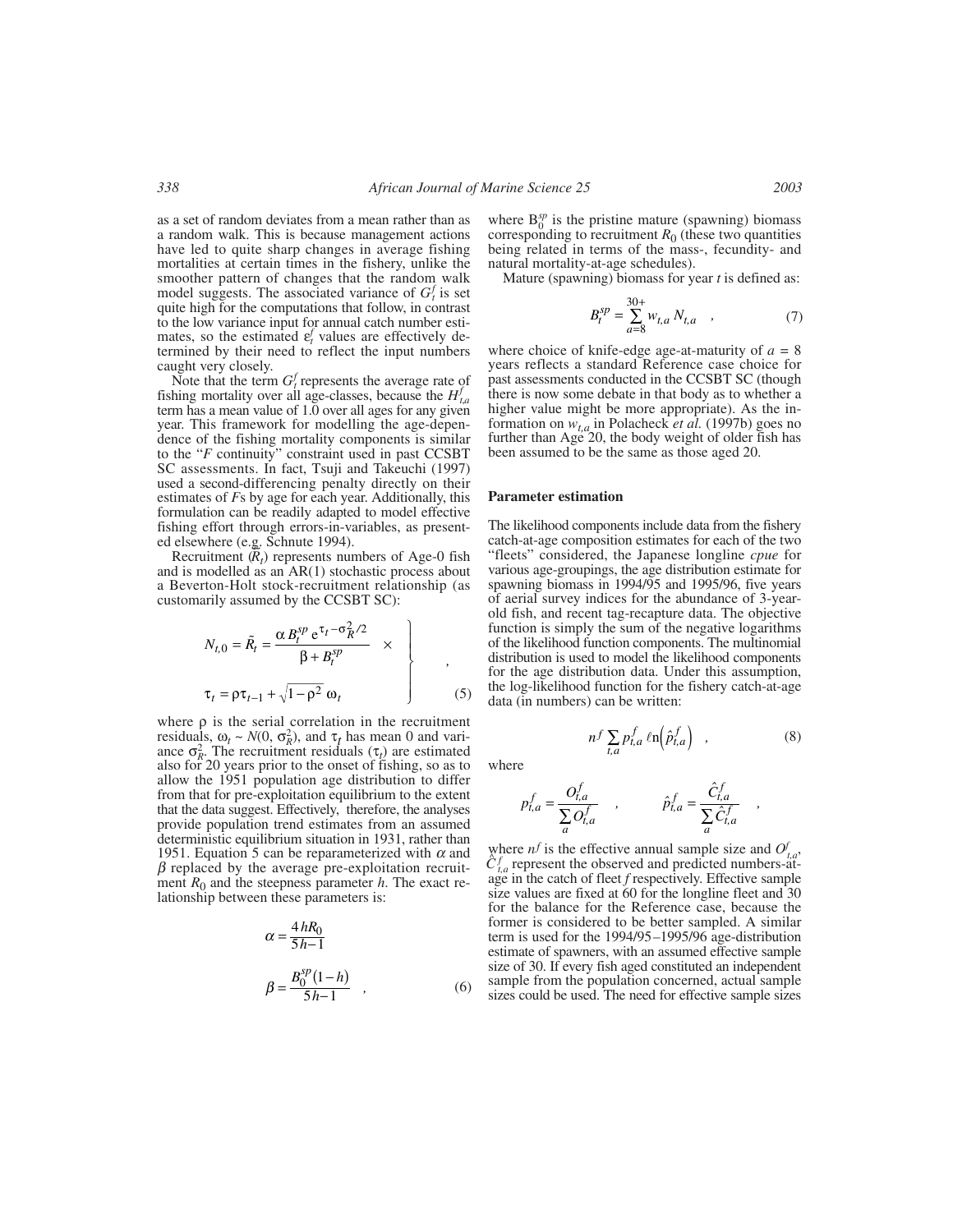arises because the actual data are typically strongly correlated, because the samples are not independent and so carry much less information than is implied by assumptions of randomness. To compensate for this, effective sample sizes lower than actual sample sizes need to be used.

It is, however, clear from the data in Gunn *et al.* (1996) that the younger fish in the spawning population (given the standard Reference case assumption of 8 years as the age-of-maturity) are under-represented in this sample from the Indonesian longline fishery. This interpretation of under-representation is implicit in recent CCSBT SC assessments, and so has also been adopted for these analyses. (It should, however, be noted that Gunn *et al*. [1996] also offer and discuss alternative interpretations, including that the Reference case assumption of 8 years as the age at first maturity is too low.) The predicted age distribution is therefore not taken to be identical to the average of the numbers-at-age at the start of the years concerned, i.e.  $0.5(N_{1995,a} + N_{1996,a})$ , but rather to these numbers modified by a selectivity function  $(H_a^{sp})$ :

$$
H_a^{sp} = \frac{1}{1 + e^{-(a - \theta_1)/\theta_2}} \quad , \tag{9}
$$

where the logistic function parameters  $\theta_1$  and  $\theta_2$  are estimated in the overall model-fitting process.

All series of abundance indices are treated as lognormally distributed about their expected values, i.e. having a negative log-likelihood which can be written

$$
\Phi^c \sum_t \left[ \ln \left( I_t^c / \hat{I}_t^c \right) \right]^2 \quad , \tag{10}
$$

where

$$
\begin{aligned} \hat{I}_t^c &= q_t^c \, X_t^c \\ q_{t+1}^c &= q_t^c \, \mathrm{e}^{\delta_t} \,, \qquad \delta_t \sim N\big(0; \sigma_\delta^2\big) \quad, \end{aligned}
$$

where φ*c* represents assumptions made about the variance of the abundance indices (with a separate value for each index type *c*) and  $X_t^c$  is the model prediction of the quantity that the index is assumed to reflect. Therefore, for the aerial survey,  $x_i^c = N_{t,3}$  the predicted number of 3-year-olds in the population at the start of year *t*. The specification of  $x_t^c$  for the longline *cpue* indices, which relate to fleet  $f = 1$ , is somewhat more complicated, even given that, for the Reference case, the general assumption of no time dependence in the catchability coefficients  $q_t^c$  is made (i.e.  $\delta_t = 0$  or equivalently  $\sigma_{\delta} = 0$ ). The reason is that the age-effect term for the fleet concerned

 $(H<sup>1</sup><sub>t,a</sub>)$  does show some time-dependence, so some agespecific catchabilities are changing over time. To remove confounding in the *cpue* v. abundance relationship then, it is necessary to specify some reference age (or group of ages) for which the catchability is assumed to be time-invariant. Age 8 was chosen because this seems usually to be the age most highly selected by the Japanese longliners. Therefore, the quantity reflected by a *cpue* index for an age-group from Age  $a_1$  to  $a_2$  is defined as:

$$
X_t^c = \sum_{a=a_1}^{a_2} \frac{H_{t,a}^1 N_{t,a}}{H_{t,s}^1} , \qquad (11)
$$

where the average taken of numbers-at-age *N* is to reflect that *cpue* provides an index of average abundance over the year.

Tag-recapture data have been incorporated in the manner suggested by Polacheck *et al.* (1997b), contributing the following term to the negative log-likelihood:

$$
\sum_{t,a} \frac{\left\{\sqrt{r_{t,a}} - \sqrt{\hat{r}_{t,a}}\right\}^2}{2\sigma_{tag}^2} \quad , \tag{12}
$$

where  $r_{ta}$  is the number of tag returns of Age *a* in year *t* that have been at liberty for more than one year.

If the tag-recapture process is governed by a Poisson distribution, the square-root transformation of Equation 12 should produce variables approximately normally distributed with a standard deviation  $\sigma_{tag} = 0.5$ . In practice, some overdispersion would be expected, so

 $\sigma_{tag}$  was set to 2.0 for the Reference case.<br>The expected number of returns  $(\hat{r}_{t,q})$  of Age *a* recovered in year *t* is given by (Polacheck *et al.* 1997b):

$$
\hat{r}_{t,a} = \lambda_{t,a} \sum_{k=1}^{a-1} R_{t-k,a-k} e^{-\left(M_{a-k} + F_{t-k,a-k}^* \right)} \times
$$
\n
$$
\left[ \prod_{j=1, k>2}^{k-1} e^{-\left(M_{a-j} + F_{t-j,a-j} \right)} \frac{F_{t,a}}{M_a + F_{t,a}} \left\{ 1 - e^{-\left(M_a + F_{t,a} \right)} \right\} \right],
$$
\n(13)

where

- $R_{t-k, a-k}$  is the number of tags released in year  $t-k$  on fish of Age *a-k*,
- $F_{t,a}$ ;  $M_a$  are the fishing and natural mortality rates, as for Equation 1,
- $\lambda_{t.a}$  is the tag-reporting rate for fish of Age *a* in year *t,* and
- $F_{t-k, a-k}^*$ is the fishing mortality rate for tagged fish during their first year of liberty (which may differ from  $F_{t-k,a-k}$  because of incomplete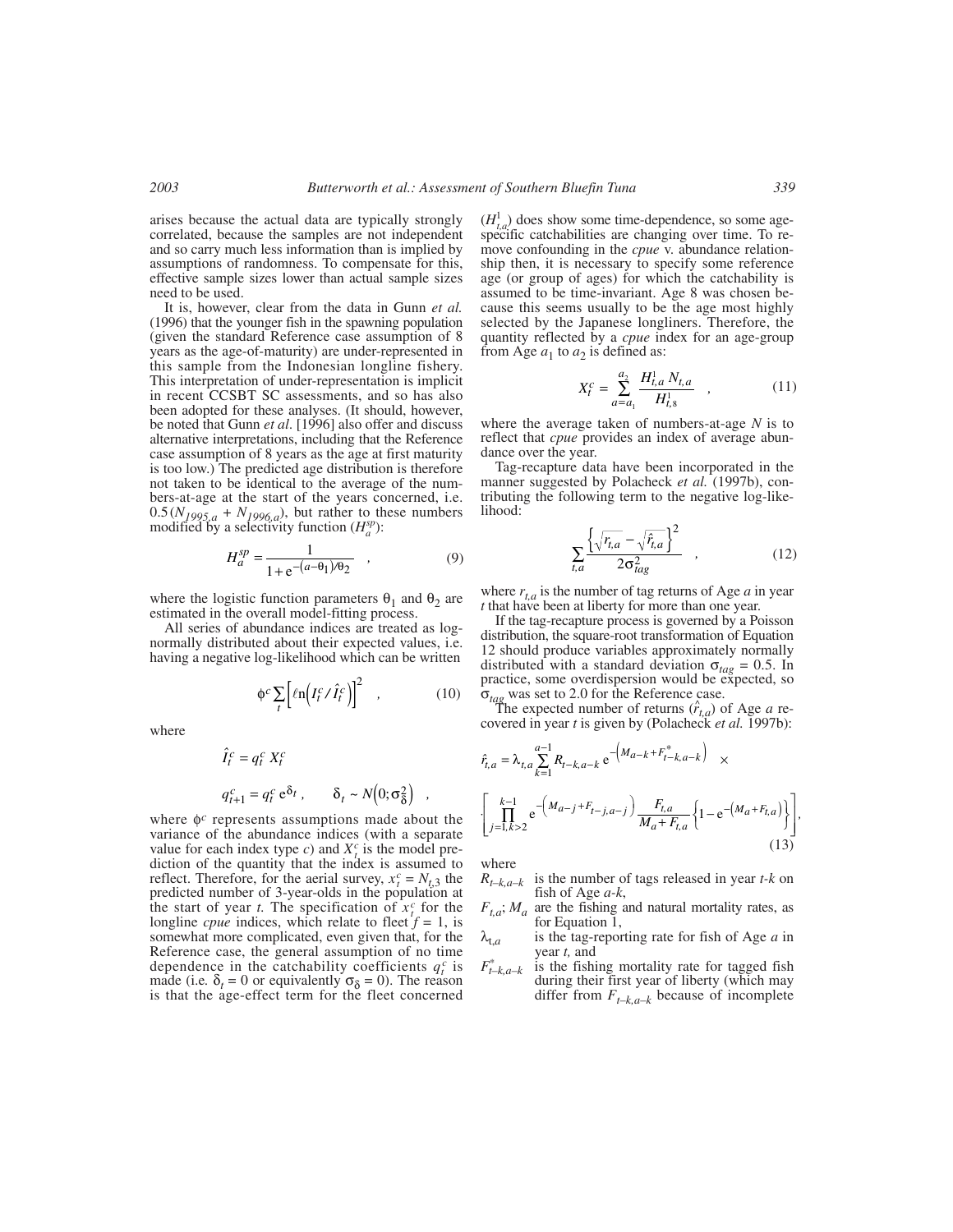mixing of tagged fish with the rest of the population during this period).

*F*

 $F_{t-k,a-k}^*$  is estimated from the number of tags recovered during their first year of liberty by use of the catch equation:

$$
r_{t-k,a-k}^{*} = \lambda_{t-k,a-k} R_{t-k,a-k} \frac{F_{t-k,a-k}^{*}}{M_{a-k} + F_{t-k,a-k}^{*}} \times
$$

$$
\left(1 - e^{-\left(M_{a-k} + F_{t-k,a-k}^{*}\right)}\right), \qquad (14)
$$

where  $r_{t-k, a-k}^*$  is the number of returns of tags from fish of Age  $a-k$  in the same year  $(t-k)$  as they were released.

The Reference case computations of this paper use reporting rate model number 5 of Polacheck *et al.* (1998) for the values. This model is intermediate within the range of eight models for reporting rate which those authors consider.

The contribution of models for *G, H* and *q* to the negative log-likelihood function is:

$$
\phi_{\varepsilon}^{f} \sum_{f,t} \left(\varepsilon_{t}^{f}\right)^{2} + \phi_{\gamma}^{f} \sum_{f,t,a} \left(\gamma_{t,a}^{f}\right)^{2}
$$

$$
+ \sum_{f} g f\left(H_{t,a}^{f}; \left(\sigma_{H_{a}}^{f}\right)^{2}\right) + \phi_{\delta} \sum_{t} \delta_{t}^{2} ,
$$

where the sizes of the φs represent input assumptions about the variances of these random variables. For example,

$$
\phi_{\varepsilon} = \frac{1}{2(\overline{G}^f \, \sigma_G^f)^2}, \ \ \phi_{\gamma} = \frac{1}{2(\sigma_{H_t}^f)^2}, \ \ \phi_{\delta} = \frac{1}{2\sigma_{\delta}^2} \quad .
$$

For readers unfamiliar with this approach, it is useful to consider what values some of these variance terms would be under "traditional" stock assessment models. For example, because VPA models assume that catchesat-age are known exactly, all error is typically absorbed by the year-age-specific fishing mortality rates. This implies that the variance terms  $(\sigma_H^f)^2$  and  $(\sigma_H^f)^2$ are effectively infinite in magnitude. In other age-structured models that make the separability assumption (described above) and have constant selectivity over time, these variance terms are effectively zero. The approach taken here provides some moderation between these extremes.

Finally, a penalty function for the steepness parameter *h,* essentially equivalent to a Bayesian prior for this quantity, is added to the negative log-likelihood. From inspection of such priors for four species groups given in Appendix III of Hilborn *et al.* (1998), this penalty was chosen as the log of a normal distribution

with mean of 0.85 and standard deviation of 0.25.

For all but one model presented below, more than 500 parameters were estimated. Most of these parameters are associated with year-to-year and age-specific deviations in selectivity (age-effect) coefficients. Schnute (1994) presents a broad discussion of this type of approach to modelling errors-in-variables. To estimate such a large number of parameters in a nonlinear model easily, automatic differentiation software extended from Greiwank and Corliss (1991) and developed into C++ class libraries was used. This software provided the derivative calculations needed for finding the likelihood mode via a quasi-Newton function minimization routine (e.g. Press *et al.* 1992). The model implementation language (AD Model Builder) gave simple and rapid access to these routines and provided the ability to estimate the variancecovariance matrix for all dependent and independent parameters of interest. For key quantities of interest, e.g. current abundance, the software can also produce likelihood profiles and marginal posterior probability densities (using the MCMC algorithm; Gelman *et al*. 1995), both of which avoid the assumption that the likelihood shape is quadratic (implied when the inverse Hessian estimates are used).

The number of parameters estimated for this model depend in large part on the parameter *b,* the value of which governs the frequency of change in selectivity over time. Initial runs with different values of *b* suggested that  $b = 4$  gave results similar to the higher dimensional problem, while higher values seemed unduly restrictive. Years for which *H* changed were chosen such that the last four years of the analysis (1994–1997) formed one such four-year block. Also, *H* was assumed invariant over the period 1951–1965 given the paucity of age data for those years. Other parameters estimated were:

- 1. the *q* values for each abundance index (furthermore, time-trend deviations  $(\delta_t)$  would be included in any sensitivity tests that do not fix *q* to be constant);
- 2. the Beverton-Holt stock-recruitment function parameters *h* and  $R_0$  (a reparameterization of  $\alpha$  and  $\beta$ ) – see Equation 5;
- 3. the recruitment in each year since 1951 and the residuals of the first 20 ages in the age distribution in 1951 relative to equilibrium;
- 4. the age-effect deviations  $\gamma_{t,a}^f$  for the two fleets considered;
- 5. the annual variation in fishing mortality in each year reflected by  $\varepsilon_t^f$  for the two fleets considered; and
- 6. the logistic selectivity function parameters  $\theta_1$  and  $θ$ <sub>2</sub> used in fitting to the Gunn *et al.* (1996) spawner age-distribution data.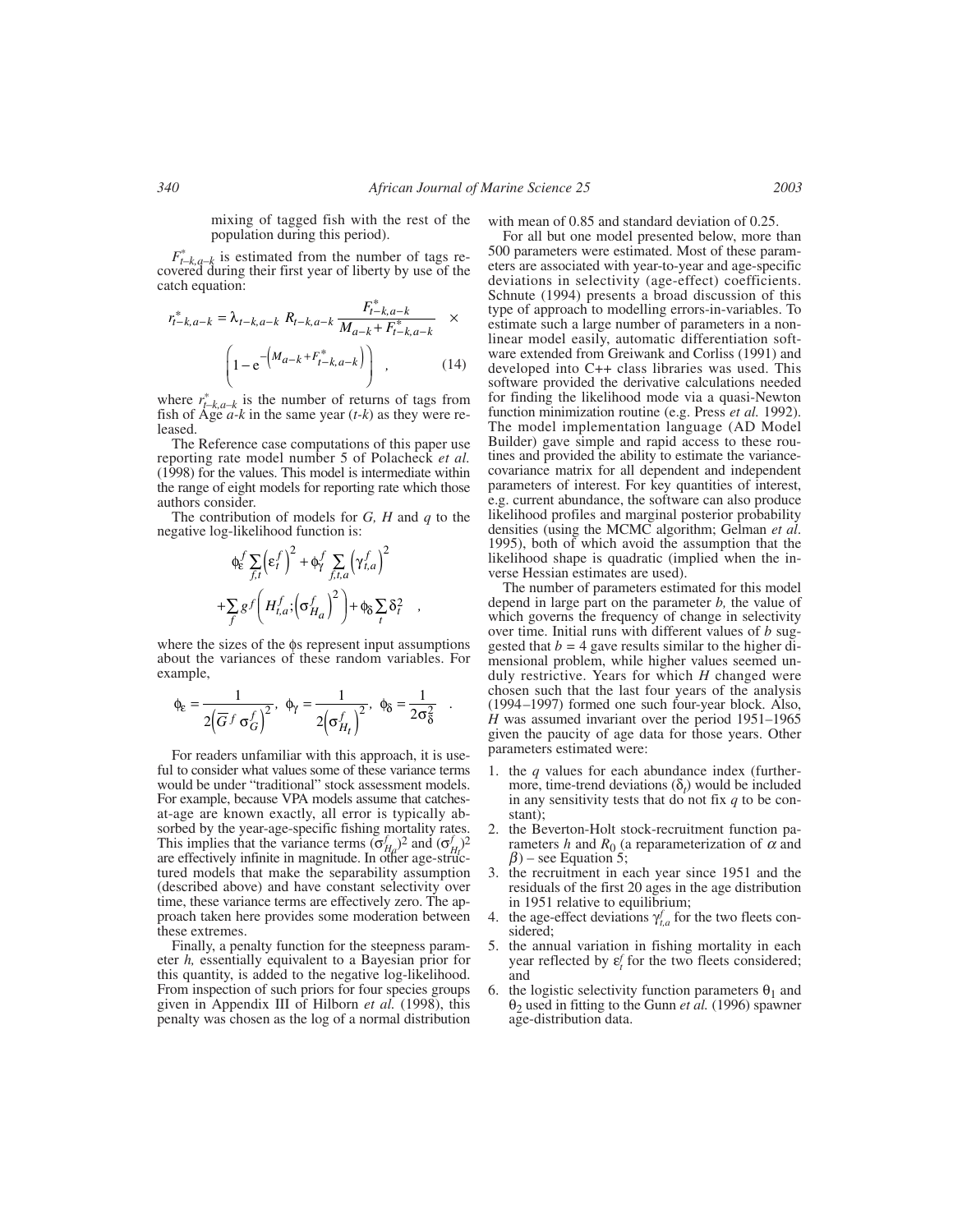The complete objective function upon which the estimation is based has the following component (negative log-) likelihood parts:

$$
-\ell \text{ n } L_1 = \sum_{c} \sum_{t} \frac{\left[\ln\left(I_t^c / \hat{I}_t^c\right)\right]^2}{2(\sigma^c)^2},
$$
\n
$$
c = \begin{cases}\n\text{Aerial survey} \\
\text{Cpute indices} \\
\text{Total catch numbers} \\
\text{Stock} - \text{recuitiment relationship}\n\end{cases}
$$
\n
$$
-\ell \text{ n } L_2 = -\sum_{d} n^d \sum_{t,a} p_{t,a} \ell \text{ n} \left(\hat{p}_{t,a}\right)
$$
\n
$$
d = \begin{cases}\n\text{Catch} - \text{age data by fleet} \\
\text{Age} - \text{distribution on squaning ground}\n\end{cases}
$$
\n
$$
-\ell \text{ n } L_3 = \phi_{\epsilon}^f \sum_{t} \left(\varepsilon_t^f\right)^2 + \phi_{\gamma}^f \sum_{f,t,a} \left(\gamma_{t,a}^f\right)^2
$$
\n
$$
+ \sum_{f} gf \left(H_{t,a}^f \left(\sigma_{H_a}^f\right)^2\right) + \phi_{\delta} \sum_{t} \delta_t^2
$$
\n
$$
-\ell \text{ n } L_4 = \sum_{t,a} \frac{\left(\sqrt{r_{t,a} - \sqrt{\hat{r}_{t,a}}}\right)^2}{2\sigma_{tag}^2}
$$
\n
$$
-\ell \text{ n } L_5 = \frac{(h - 0.85)^2}{2(0.25)^2}
$$
\n
$$
-\ell \text{ n } L_{tot} = \sum_{i=1}^5 -\ell \text{ n } L_i \tag{15}
$$

Strictly, the stock-recruitment relationship contribution to  $L_1$  has the form indicated only in the case where serial correlation  $\rho = 0$  (see Equation 5). When ρ is non-zero, the numerator indicated is replaced by  $(\omega_t)^2$ . Why take account of this relationship at all in the fitting? Reasons that apply generally are to facilitate estimation of otherwise poorly determined recent recruitment levels in the assessment, and to ensure self-consistency: some stock-recruitment relationship will be required to perform stock projections for management advice, so it is presumably best to use one whose estimation is consistent with the assessment itself. However, in the SBT case there is the further reason that, even after downweighting the contribution of the stock-recruitment relationship term through account being taken of the serial correlation of the residuals, this term remains one of the most influential in the likelihood when estimating the value of the steepness parameter *h*, and hence of the resource's productivity level.

### **Reference case specifications and ADAPT analogue**

There are a number of choices to be made for input data and parameter values for a Reference case application of the method described above. Generally, the selections made have, where pertinent, attempted to choose near the centre of ranges of options that have been argued in the CCSBT SC.

- 1. *Cpue* series: geostatistical.
- 2. Natural mortality-at-age: vector "V6" of those considered by the 1998 CCSBT SC meeting (see Table I). The multi-year tag-return data (Polacheck *et al.* 1997c) do admit the possibility of estimating  $M_a$  for Ages 1 and 2, but this has not been attempted in the fits of this paper because the standard errors for those estimates were relatively large, and the choices reflected in Table I for  $M_a$  are broadly consistent with the estimates for  $M_1$  and *M*<sup>2</sup> in Polacheck *et al.* (1997c).
- 3. Plus-group age: *A* = 30.
- 4. Age-at-maturity: knife-edge at Age  $a = 8$ .
- 5. Stock-recruitment relationship: Beverton-Holt.
- 6. Tag-reporting rate model: No. 5 of Polacheck *et al.*  $(1997c)$ .
- 7. Variance related parameters (refer to Equation 15): (a) ln *L*1: σ*<sup>c</sup>*
	- (i) aerial survey from available data (Table 6.4 of Cowling and Millar 1998)
	- (ii) *Cpue* maximum likelihood estimates from model fit, but restricted such that  $\sigma^c \geq 0.1$ to avoid possible overweighting of these data relative to others
	- (iii) total catch numbers  $\sigma^c = 0.05$

Table I: Schedules of natural mortality rates (per year) at age utilized in the assessments

| Vector                                 | Age               |                       |                     |                     |                     |                      |                   |                         |                      |                         |                      |
|----------------------------------------|-------------------|-----------------------|---------------------|---------------------|---------------------|----------------------|-------------------|-------------------------|----------------------|-------------------------|----------------------|
|                                        |                   |                       |                     |                     | 4                   |                      |                   |                         |                      |                         | $10+$                |
| V <sub>2</sub><br>V <sub>6</sub><br>V9 | 0.5<br>0.4<br>0.3 | 0.45<br>0.35<br>0.266 | 0.4<br>0.3<br>0.233 | 0.35<br>0.25<br>0.2 | 0.3<br>0.233<br>0.2 | 0.25<br>0.216<br>0.2 | 0.2<br>0.2<br>0.2 | 0.175<br>0.175<br>0.175 | 0.15<br>0.15<br>0.15 | 0.125<br>0.125<br>0.125 | 0.10<br>0.10<br>0.10 |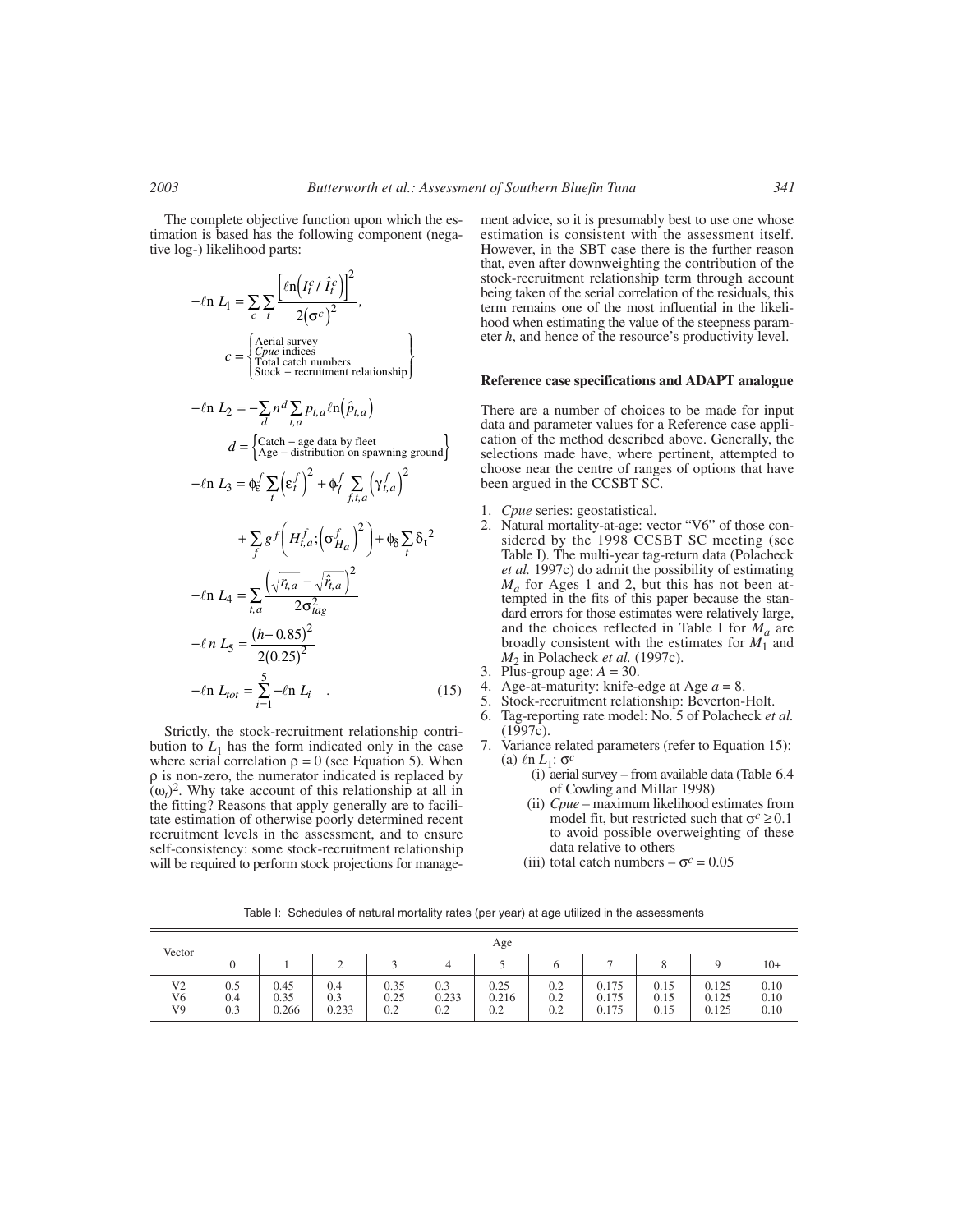- (iv) stock-recruitment relationship  $\sigma^c = \sigma_R$  $= 0.4$ ,  $\rho = 0.8$  (see Results and Discussion section for the reasons for these choices). (b)  $ln L_2$ :  $n^d$ 
	- (i) catch-at-age data by fleet  $n^d = 60$  for  $f = 1$ and 30 for  $f = 2$
- (ii) age distribution on spawning ground *n<sup>d</sup>* = 30.<br>(c)  $ln L_3$ :
- (c)  $ln L_3$ :<br>
(i)  $\sigma_f^f = 6.0$  for  $f = 1, 2$ <br>
(ii)  $\sigma_{H_1}^f = 0.2$  for  $f = 1$  and 0.4 for  $f = 2$ ; and  $b = 4$  $(iii) \sigma_{Ha}^f = 0.1$  for  $f = 1$  and 0.2 for  $f = 2$ (iv)  $\sigma_{\delta}^{n_q} = 0$  (i.e *q* constant over time) (d) *l*n *L*<sub>4</sub>:  $\sigma_{tag}$  = 2.0

Note that the final set of selectivies  $H<sup>2</sup><sub>t,a</sub>$  for the other operations are treated as free parameters unrelated to earlier years because of change in regulations regarding the take of small fish over that period, so as to avoid, *inter alia,* artificially depressing estimates of recruitment for the past few years when these operations landed very few small fish. The  $\sigma_{H_d}^f$  values are kept smaller for the longline than for the other operations because the former have been less subject to change over time. They are also deliberately low (compared with what the data suggest) with a view towards keeping the age dependence in selectivity patterns reasonably smooth.

To obtain an ADAPT analogue to this Reference case, where this analogue assumes error-free catch-at-age data taken only to Age 12+, the following modifications are made to the specifications in item 7 above:

- (a) (i) total catch numbers are taken to be exact  $\sigma^c = 0$ .
- (b) (i) catch-at-age data by fleet  $n^d \to \infty$  for both  $f = 1$  and  $f = 2$ , but the observed and predicted age compositions are aggregated for Ages 12+;
	- (ii) age distribution on spawning ground omitted (restriction to Ages  $\leq$  12 years precludes use of these data).
- (c) (i) no constraint on year-effect variation in  $F \sigma_G^f \to \infty$  for  $f = 1, 2$ ;
	- (ii) no constraint on age-effect variation in  $F \sigma_{H_t}^f \rightarrow \infty$  for  $f = 1, 2$ ; and  $b = 1$ .

# **RESULTS AND DISCUSSION**

As will become evident from the results that follow, the key parameter in assessing the productivity, and hence recovery prospects, of the SBT resource is the steepness *h*. In estimating *h*, an important consideration is the contribution made to the overall (negative log-) likelihood by the residuals about the stock recruitment relation of Equation 5, through Equation 14 for



Fig. 3: Stock-recruitment lag-1 residuals v. stock-recruitment residuals for the Reference case without serial correlation specified in stock-recruitment model (i.e.  $\rho = 0$ )

 $-\ell$ n  $L_1$ . This in turn depends on the values input for the standard deviation (σ<sub>R</sub>) and serial correlation (ρ) of these residuals; in both respects, larger values mean a less influential contribution to the likelihood.

A value of  $\sigma_R = 0.4$  was selected, being perhaps a little on the low side of that typical for pelagic fish populations. Figure 3 shows the stock-recruitment residuals for a fit of the Reference case with  $\rho = 0$ input, plotted against themselves with a lag of one year. High positive serial correlation is evident, with the estimates manifesting an "output"  $ρ$  of 0.77. For all following computations,  $\rho$  was fixed at the rounded value of  $0.80$ . Results given in Tables II and III show "output" values of  $\sigma_R$  and  $\rho$  (i.e. estimates implied by the residuals about the fitted model), which are consistently somewhat higher than these input choices of 0.4 and 0.8 respectively. Therefore, the contribution of the stock-recruitment residuals is still likely overweighted somewhat in fitting the model, though not to the extent that would have been the case were the serial correlation ignored by setting the "input" ρ to zero. Sensitivity analyses yielded similar results if earlier residuals (up to the mid-1960s) were ignored in such computations, and also showed little if any correlation remaining after the one-year-lag effect had been taken into account in terms of Equation 5. It should, however, be noted that apparent positive serial correlation will have been enhanced, to some extent, by the "smearing" associated with ageing errors: for example, inaccurate estimation of the ages of fish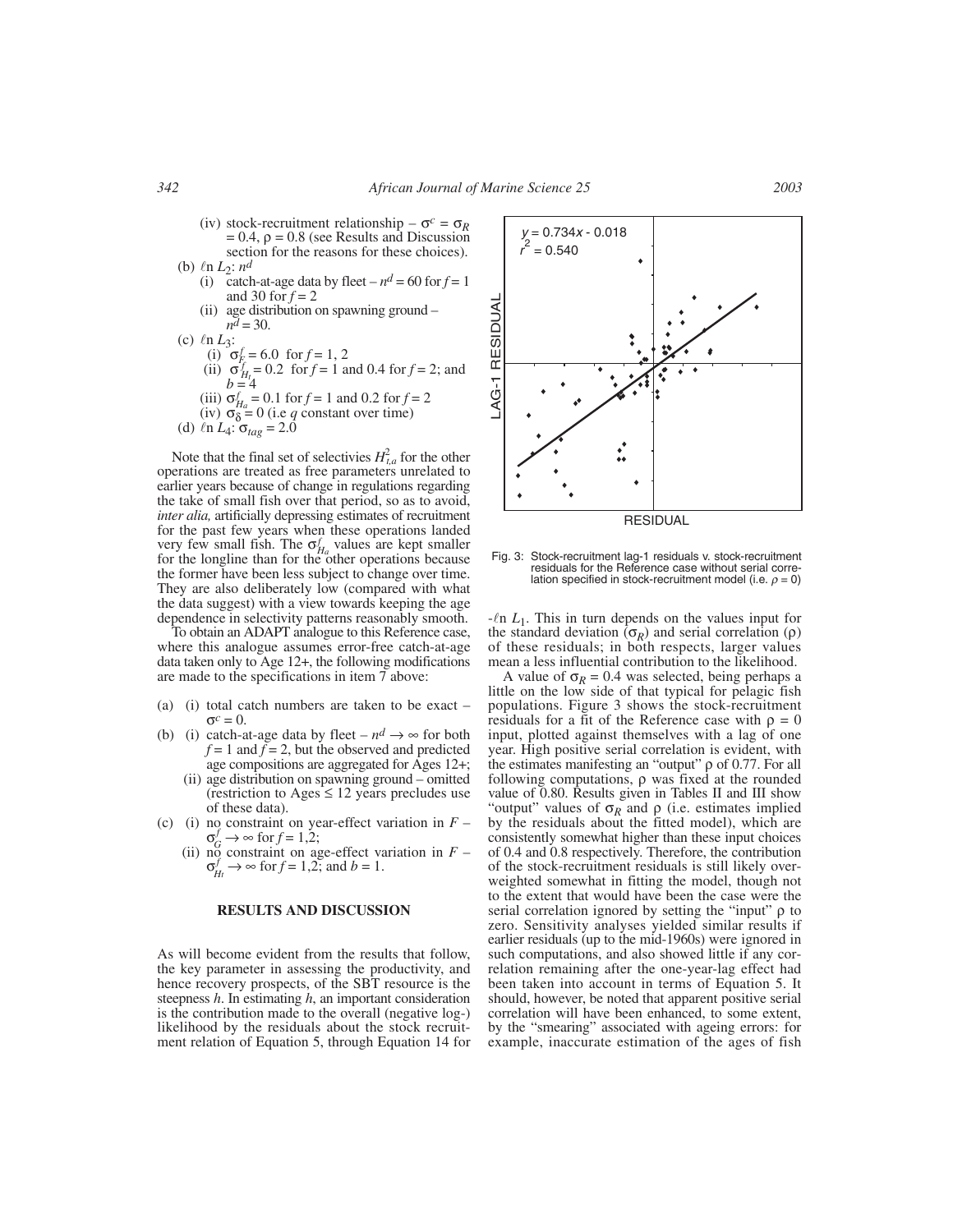# *2003 Butterworth et al.: Assessment of Southern Bluefin Tuna 343*

| Parameter                                                                                                                                                                                                                                                                                                                                                                               |                                                                                                                      | Steepness $(h)$                                                                                                      |                                                                                                                      |                                                                                                                      |                                                                                                                      |                                                                                                                      |                                                                                                                      |                                                                                                                      |                                                                                                                      |  |
|-----------------------------------------------------------------------------------------------------------------------------------------------------------------------------------------------------------------------------------------------------------------------------------------------------------------------------------------------------------------------------------------|----------------------------------------------------------------------------------------------------------------------|----------------------------------------------------------------------------------------------------------------------|----------------------------------------------------------------------------------------------------------------------|----------------------------------------------------------------------------------------------------------------------|----------------------------------------------------------------------------------------------------------------------|----------------------------------------------------------------------------------------------------------------------|----------------------------------------------------------------------------------------------------------------------|----------------------------------------------------------------------------------------------------------------------|----------------------------------------------------------------------------------------------------------------------|--|
|                                                                                                                                                                                                                                                                                                                                                                                         |                                                                                                                      | 0.3                                                                                                                  | 0.4                                                                                                                  | 0.5                                                                                                                  | 0.6                                                                                                                  | 0.7                                                                                                                  | 0.8                                                                                                                  | 0.9                                                                                                                  | 1.0                                                                                                                  |  |
| -ln Likelihood                                                                                                                                                                                                                                                                                                                                                                          |                                                                                                                      |                                                                                                                      |                                                                                                                      |                                                                                                                      |                                                                                                                      |                                                                                                                      |                                                                                                                      |                                                                                                                      |                                                                                                                      |  |
| Aerial index<br>Overall <i>cpue</i> index<br>Total catch numbers<br>Stock-recruitment fit<br>Fit to fishery balance age composition<br>Fit to longline age composition<br>Fit to 1995–1996 spawner age distribution<br>F penalty<br>Sigma $H_t$ balance<br>Sigma $H_t$ longline<br>Age-effect balance<br>Age-effect longline<br>Fit to tagging data<br>Prior on steepness<br>Total −ℓnL | 0.77<br>0.00<br>0.00<br>0.24<br>2.16<br>1.59<br>1.29<br>0.03<br>0.49<br>0.00<br>0.61<br>0.00<br>0.00<br>0.00<br>0.00 | 0.52<br>0.69<br>0.05<br>0.00<br>2.02<br>1.18<br>0.99<br>0.02<br>0.28<br>0.04<br>0.50<br>0.32<br>0.61<br>0.00<br>0.04 | 0.33<br>1.30<br>0.10<br>0.11<br>1.55<br>0.88<br>0.66<br>0.01<br>0.14<br>0.12<br>0.35<br>0.45<br>1.18<br>0.00<br>0.01 | 0.19<br>1.73<br>0.14<br>0.32<br>1.10<br>0.66<br>0.40<br>0.01<br>0.04<br>0.24<br>0.22<br>0.49<br>1.67<br>0.00<br>0.05 | 0.11<br>2.00<br>0.18<br>0.60<br>0.73<br>0.49<br>0.22<br>0.00<br>0.00<br>0.37<br>0.12<br>0.49<br>2.13<br>0.00<br>0.27 | 0.04<br>2.16<br>0.20<br>1.01<br>0.44<br>0.33<br>0.12<br>0.00<br>0.01<br>0.49<br>0.05<br>0.46<br>2.38<br>0.00<br>0.53 | 0.01<br>2.26<br>0.22<br>1.59<br>0.23<br>0.18<br>0.06<br>0.00<br>0.05<br>0.55<br>0.01<br>0.43<br>2.42<br>0.00<br>0.83 | 0.00<br>2.31<br>0.22<br>2.30<br>0.08<br>0.08<br>0.02<br>0.00<br>0.08<br>0.54<br>0.00<br>0.42<br>2.43<br>0.00<br>1.31 | 0.01<br>2.33<br>0.22<br>3.03<br>0.00<br>0.00<br>0.00<br>0.00<br>0.11<br>0.50<br>0.00<br>0.42<br>2.37<br>0.00<br>1.82 |  |
| <i>Root mean square error</i> = $\sqrt{\sum}$ [ $\ell n (obs/ pred)$ ] <sup>2</sup> / n*                                                                                                                                                                                                                                                                                                |                                                                                                                      |                                                                                                                      |                                                                                                                      |                                                                                                                      |                                                                                                                      |                                                                                                                      |                                                                                                                      |                                                                                                                      |                                                                                                                      |  |
| Age $4 (> 0.1)$<br>Age $5 (>0.1)$<br>Ages 6 and 7 $(>0.1)$<br>Ages $8-11 (>0.1)$<br>Ages $12+ (>0.1)$<br>Catch numbers longline (0.05)<br>Catch numbers balance (0.05)                                                                                                                                                                                                                  | 0.195<br>0.163<br>0.173<br>0.188<br>0.258<br>0.007<br>0.019                                                          | 0.194<br>0.162<br>0.174<br>0.190<br>0.257<br>0.008<br>0.019                                                          | 0.194<br>0.161<br>0.174<br>0.191<br>0.255<br>0.008<br>0.019                                                          | 0.193<br>0.161<br>0.175<br>0.192<br>0.253<br>0.008<br>0.019                                                          | 0.193<br>0.161<br>0.176<br>0.193<br>0.251<br>0.008<br>0.004                                                          | 0.193<br>0.161<br>0.176<br>0.193<br>0.249<br>0.008<br>0.004                                                          | 0.193<br>0.161<br>0.176<br>0.193<br>0.249<br>0.008<br>0.019                                                          | 0.192<br>0.161<br>0.176<br>0.193<br>0.249<br>0.008<br>0.019                                                          | 0.192<br>0.161<br>0.176<br>0.193<br>0.250<br>0.008<br>0.019                                                          |  |
| Effective $n$ , 1994/5-1995/6 spawning age<br>distribution $(30)$<br>Effective <i>n</i> longline $(60)$<br>Effective <i>n</i> balance $(30)$                                                                                                                                                                                                                                            | 38<br>257<br>61                                                                                                      | 47<br>254<br>61                                                                                                      | 62<br>253<br>60                                                                                                      | 82<br>252<br>60                                                                                                      | 106<br>251<br>60                                                                                                     | 128<br>252<br>59                                                                                                     | 144<br>252<br>59                                                                                                     | 154<br>252<br>59                                                                                                     | 159<br>253<br>59                                                                                                     |  |
| Selectivity curvature balance (0.40)<br>Selectivity curvature longline (0.20)<br>Balance Sigma $H_t(0.20)$<br>Longline Sigma $H_t$ (0.20)<br>Aerial survey Age 3<br>Tag $SD(2.0)$<br>$\rho$ estimate (0.8)<br>Recruitment variability (0.40)<br>Sigma $F(G_t)$ balance (6.0)<br>Sigma $F(G_t)$ longline (6.0)                                                                           | 0.45<br>0.36<br>0.45<br>0.16<br>0.47<br>2.32<br>0.96<br>0.408<br>0.695<br>0.611                                      | 0.45<br>0.37<br>0.45<br>0.16<br>0.47<br>2.36<br>0.94<br>0.420<br>0.679<br>0.617                                      | 0.45<br>0.36<br>0.45<br>0.16<br>0.47<br>2.40<br>0.94<br>0.450<br>0.667<br>0.623                                      | 0.45<br>0.36<br>0.45<br>0.16<br>0.47<br>2.43<br>0.93<br>0.478<br>0.658<br>0.629                                      | 0.45<br>0.36<br>0.45<br>0.16<br>0.48<br>2.46<br>0.93<br>0.502<br>0.651<br>0.633                                      | 0.45<br>0.36<br>0.45<br>0.16<br>0.48<br>2.48<br>0.93<br>0.523<br>0.647<br>0.635                                      | 0.45<br>0.36<br>0.45<br>0.16<br>0.48<br>2.48<br>0.94<br>0.541<br>0.645<br>0.636                                      | 0.45<br>0.36<br>0.45<br>0.16<br>0.48<br>2.48<br>0.94<br>0.558<br>0.646<br>0.636                                      | 0.45<br>0.36<br>0.45<br>0.16<br>0.48<br>2.48<br>0.95<br>0.572<br>0.648<br>0.636                                      |  |
|                                                                                                                                                                                                                                                                                                                                                                                         | 1.21                                                                                                                 | Estimates<br>0.94                                                                                                    | 0.87                                                                                                                 | 0.83                                                                                                                 | 0.80                                                                                                                 | 0.79                                                                                                                 | 0.79                                                                                                                 | 0.80                                                                                                                 | 0.81                                                                                                                 |  |
| 1951/ $B_0^{sp}$ spawner ratio<br>1980/ $B_0^{sp}$ spawner ratio                                                                                                                                                                                                                                                                                                                        | 0.81                                                                                                                 | 0.58                                                                                                                 | 0.50                                                                                                                 | 0.46                                                                                                                 | 0.43                                                                                                                 | 0.42                                                                                                                 | 0.43                                                                                                                 | 0.44                                                                                                                 | 0.46                                                                                                                 |  |
| 1997/ $B_0^{sp}$ spawner ratio                                                                                                                                                                                                                                                                                                                                                          | 0.35                                                                                                                 | 0.25                                                                                                                 | 0.22                                                                                                                 | 0.19                                                                                                                 | 0.18                                                                                                                 | 0.17                                                                                                                 | 0.18                                                                                                                 | 0.18                                                                                                                 | 0.20                                                                                                                 |  |
| 1997/1951 spawner ratio<br>(CV)<br>1997/1980 spawner ratio<br>1997/1995 spawner ratio<br>1997 spawner biomass (thousand tons)<br>(CV)                                                                                                                                                                                                                                                   | 0.29<br>(23%)<br>0.43<br>0.96<br>248<br>(25%)                                                                        | 0.26<br>(23%)<br>0.43<br>0.98<br>191<br>(29%)                                                                        | 0.25<br>(25%)<br>0.43<br>1.01<br>150<br>(32%)                                                                        | 0.23<br>(27%)<br>0.42<br>1.03<br>122<br>(35%)                                                                        | 0.22<br>(28%)<br>0.41<br>1.06<br>104<br>(36%)                                                                        | 0.22<br>(28%<br>0.41<br>1.08<br>94<br>(36%)                                                                          | 0.22<br>(28%)<br>0.41<br>1.09<br>90<br>(35%)                                                                         | 0.23<br>(28%)<br>0.42<br>1.09<br>90<br>(36%)                                                                         | 0.24<br>(27%)<br>0.42<br>1.09<br>93<br>(37%)                                                                         |  |
| $B_0^{sp}$ (thousand tons)<br>$R_0$ (millions)<br>Steepness $(h)$                                                                                                                                                                                                                                                                                                                       | 709<br>6 5 4 2<br>0.2                                                                                                | 773<br>7 1 3 2<br>0.3                                                                                                | 699<br>6447<br>0.4                                                                                                   | 633<br>5 8 4 0<br>0.5                                                                                                | 582<br>5 3 7 3<br>0.6                                                                                                | 543<br>5 0 0 9<br>0.7                                                                                                | 512<br>4 7 2 0<br>0.8                                                                                                | 487<br>4 4 9 5<br>0.9                                                                                                | 470<br>4 3 3 2<br>1.0                                                                                                |  |

Table II: Summary results of Reference case model compared with those for alternative values of steepness h. Note that the<br>negative log-likelihood values are shown relative to the minimum value for different steepness case

\* Input values assumed for the Reference case are shown in parenthesis

† This is simply the computation  $\sum \hat p_{ta} (1-\hat p_{ta}) / \sum (p_{ta}-\hat p_{ta})^2$  that gives an approximation to the effective sample size based on the This is simply the computation  $\sum \hat{p}_{t,a} (1 - \hat{p}_{t,a}) / \sum (p_{t,a} - \hat{p}_{t,a})^2$  that model fit (for details, see McAllister and Ianelli 1997, Appendix 2)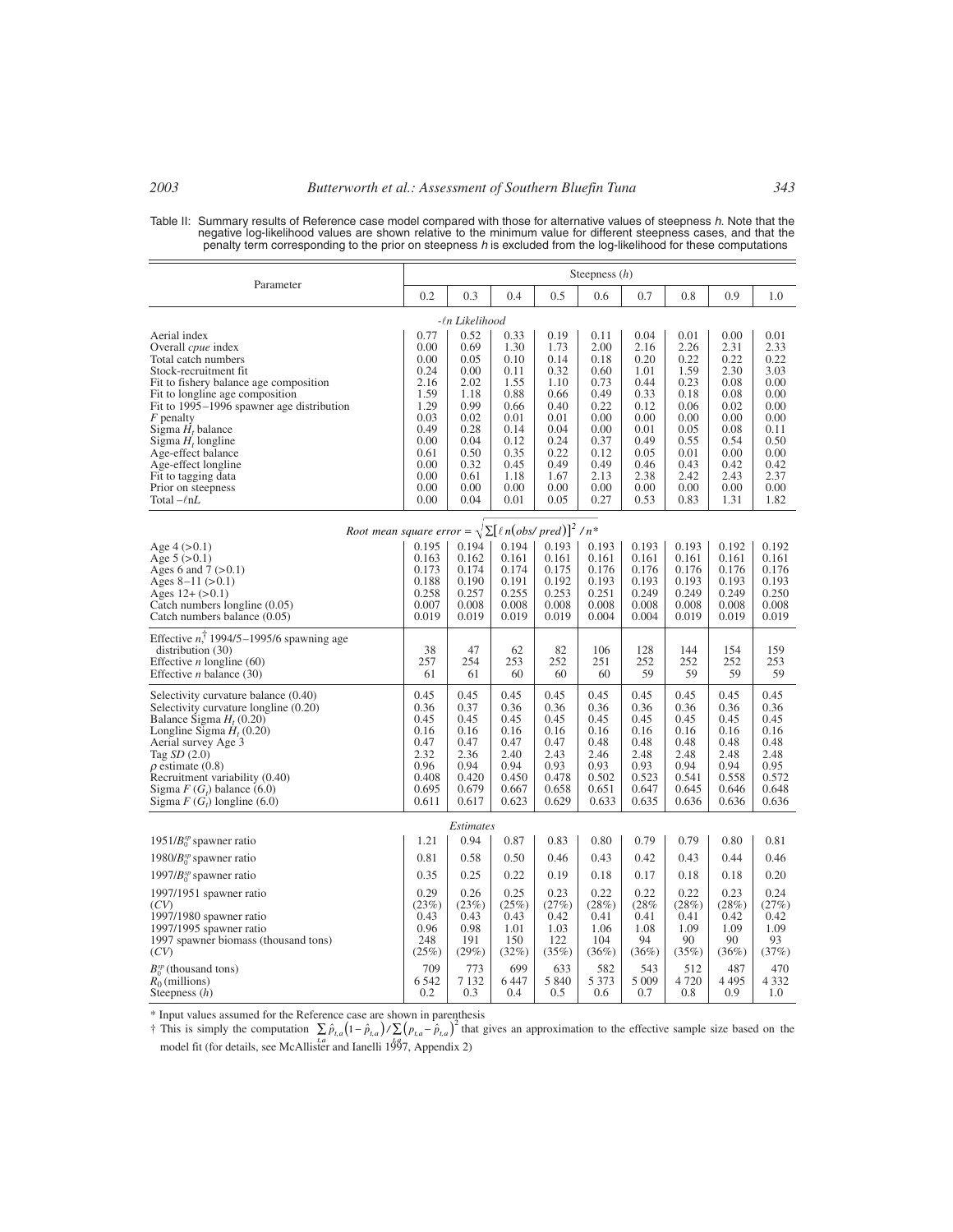| Parameter                                                                                                                                                                                                                                                                                                                                                                       | Reference<br>case                                                                                                                    | Alternative implementations                                                                                                          |                                                                                                                                      |                                                                                                                                     |                                                                                                                                    |                                                                                                                                      |                                                                                                                            |  |  |  |  |
|---------------------------------------------------------------------------------------------------------------------------------------------------------------------------------------------------------------------------------------------------------------------------------------------------------------------------------------------------------------------------------|--------------------------------------------------------------------------------------------------------------------------------------|--------------------------------------------------------------------------------------------------------------------------------------|--------------------------------------------------------------------------------------------------------------------------------------|-------------------------------------------------------------------------------------------------------------------------------------|------------------------------------------------------------------------------------------------------------------------------------|--------------------------------------------------------------------------------------------------------------------------------------|----------------------------------------------------------------------------------------------------------------------------|--|--|--|--|
|                                                                                                                                                                                                                                                                                                                                                                                 | $\rho = 0.8$                                                                                                                         | $\rho = 0$                                                                                                                           | Variable<br>squares                                                                                                                  | Constant<br>squares                                                                                                                 | Constant<br>selectivity                                                                                                            | <b>ADAPT</b>                                                                                                                         | ADAPT*                                                                                                                     |  |  |  |  |
| -ln Likelihood                                                                                                                                                                                                                                                                                                                                                                  |                                                                                                                                      |                                                                                                                                      |                                                                                                                                      |                                                                                                                                     |                                                                                                                                    |                                                                                                                                      |                                                                                                                            |  |  |  |  |
| Aerial index<br>Overall <i>cpue</i> index<br>Total catch numbers<br>Stock-recruitment fit<br>Fishery balance age composition<br>Longline age composition<br>1995-96 spawner age distribution<br>F penalty<br>Sigma $H_t$ balance<br>Sigma $H_t$ longline<br>Age-effect balance<br>15.13<br>Age-effect longline<br>Fit to tagging data<br>Prior on steepness<br>Total $-\ell nL$ | 0.50<br>$-163.2$<br>0.90<br>$-45.12$<br>193.6<br>175.1<br>1.53<br>0.76<br>22.62<br>12.01<br>34.23<br>16.08<br>19.81<br>0.26<br>268.1 | 0.34<br>$-167.9$<br>0.84<br>$-41.75$<br>192.1<br>199.8<br>5.61<br>0.88<br>21.50<br>12.32<br>34.95<br>15.57<br>19.31<br>3.19<br>297.2 | 0.17<br>$-159.1$<br>0.73<br>$-46.31$<br>194.9<br>178.9<br>3.22<br>0.78<br>24.42<br>12.88<br>34.80<br>14.21<br>18.61<br>3.37<br>282.9 | 0.36<br>$-172.0$<br>0.91<br>$-45.24$<br>192.1<br>173.8<br>1.58<br>0.76<br>22.36<br>12.05<br>34.28<br>5.96<br>19.19<br>0.22<br>254.6 | 0.58<br>$-114.8$<br>0.99<br>$-44.24$<br>194.1<br>236.7<br>2.30<br>0.75<br>24.98<br>0.00<br>34.24<br>3.81<br>18.65<br>0.26<br>360.5 | $-2.40$<br>$-310.1$<br>1.41<br>$-36.92$<br>887.1<br>911.2<br>3.05<br>1.05<br>21.21<br>11.24<br>6.82<br>3.15<br>5.21<br>0.00<br>1 503 | $-1.76$<br>$-124.5$<br>1.87<br>$-38.26$<br>882.1<br>864.8<br>1.72<br>1.00<br>19.72<br>9.54<br>6.66<br>5.57<br>0.00<br>1632 |  |  |  |  |
| Root mean square error = $\sqrt{\sum} [\ell n (obs/ pred)]^2 / n^*$                                                                                                                                                                                                                                                                                                             |                                                                                                                                      |                                                                                                                                      |                                                                                                                                      |                                                                                                                                     |                                                                                                                                    |                                                                                                                                      |                                                                                                                            |  |  |  |  |
| Age $4 (> 0.1)$<br>Age $5 (>0.1)$<br>Ages 6 and 7 $(>0.1)$<br>Ages $8-11 (>0.1)$<br>Ages $12+ (>0.1)$<br>Catch numbers longline $(0.05)$<br>Catch numbers balance (0.05)                                                                                                                                                                                                        | 0.193<br>0.161<br>0.176<br>0.193<br>0.250<br>0.008<br>0.019                                                                          | 0.192<br>0.157<br>0.174<br>0.183<br>0.250<br>0.007<br>0.019                                                                          | 0.210<br>0.169<br>0.167<br>0.220<br>0.273<br>0.007<br>0.019                                                                          | 0.206<br>0.151<br>0.164<br>0.180<br>0.239<br>0.008<br>0.019                                                                         | 0.234<br>0.270<br>0.204<br>0.225<br>0.453<br>0.008<br>0.019                                                                        | 0.064<br>0.044<br>0.025<br>0.087<br>0.040<br>0.011<br>0.037                                                                          | 0.233<br>0.263<br>0.207<br>0.245<br>0.344<br>0.011<br>0.038                                                                |  |  |  |  |
| Effective $n$ , 1994/5–1995/6 spawning<br>age distribution (30)<br>Effective <i>n</i> longline $(60)$<br>Effective <i>n</i> balance $(30)$                                                                                                                                                                                                                                      | 122<br>252<br>59                                                                                                                     | 12<br>241<br>61                                                                                                                      | 30<br>240<br>61                                                                                                                      | 125<br>247<br>61                                                                                                                    | 55<br>156<br>64                                                                                                                    | 55<br>14 616<br>92 488                                                                                                               | 147<br>75481<br>92 807                                                                                                     |  |  |  |  |
| Selectivity curvature balance (0.40)<br>Selectivity curvature longline (0.20)<br>Balance Sigma $H_t$ (0.20)<br>Longline Sigma $H_t(0.20)$<br>Aerial survey Age 3<br>Tag $SD(2.0)$<br>$\rho$ estimate $(0.8)$<br>Recruitment variability (0.40)<br>Sigma $F(G_t)$ balance (6.0)<br>Sigma $F(G_t)$ longline (6.0)                                                                 | 0.45<br>0.36<br>0.45<br>0.16<br>0.48<br>2.47<br>0.93<br>0.517<br>0.648<br>0.634                                                      | 0.45<br>0.37<br>0.44<br>0.17<br>0.47<br>2.44<br>0.77<br>0.228<br>0.739<br>0.640                                                      | 0.45<br>0.36<br>0.47<br>0.17<br>0.48<br>2.39<br>0.96<br>0.404<br>0.704<br>0.592                                                      | 0.45<br>0.36<br>0.45<br>0.16<br>0.48<br>2.43<br>0.93<br>0.519<br>0.641<br>0.646                                                     | 0.45<br>0.37<br>0.47<br>0.00<br>0.50<br>2.40<br>0.96<br>0.531<br>0.662<br>0.613                                                    | 0.98<br>0.82<br>0.55<br>0.40<br>0.55<br>5.07<br>0.94<br>0.912<br>0.825<br>0.679                                                      | 0.97<br>0.77<br>0.53<br>0.37<br>0.47<br>5.24<br>0.95<br>0.837<br>0.761<br>0.711                                            |  |  |  |  |
| Estimates                                                                                                                                                                                                                                                                                                                                                                       |                                                                                                                                      |                                                                                                                                      |                                                                                                                                      |                                                                                                                                     |                                                                                                                                    |                                                                                                                                      |                                                                                                                            |  |  |  |  |
| 1951/ $B_0^{sp}$ spawner ratio                                                                                                                                                                                                                                                                                                                                                  | 0.79                                                                                                                                 | 0.93                                                                                                                                 | 1.21                                                                                                                                 | 0.79                                                                                                                                | 0.82                                                                                                                               | 0.47                                                                                                                                 | 0.50                                                                                                                       |  |  |  |  |
| 1980/ $B_0^{sp}$ spawner ratio                                                                                                                                                                                                                                                                                                                                                  | 0.42                                                                                                                                 | 0.37                                                                                                                                 | 0.88                                                                                                                                 | 0.42                                                                                                                                | 0.55                                                                                                                               | 0.65                                                                                                                                 | 0.51                                                                                                                       |  |  |  |  |
| 1997/ $B_0^{\text{sp}}$ spawner ratio                                                                                                                                                                                                                                                                                                                                           | 0.17                                                                                                                                 | 0.14                                                                                                                                 | 0.33                                                                                                                                 | 0.18                                                                                                                                | 0.21                                                                                                                               | 0.29                                                                                                                                 | 0.24                                                                                                                       |  |  |  |  |
| 1997/1951 spawner ratio<br>(CV)<br>1997/1980 spawner ratio<br>1997/1995 spawner ratio<br>1997 spawner biomass<br>(CV)                                                                                                                                                                                                                                                           | 0.22<br>(28%)<br>0.41<br>1.07<br>96<br>$(40\%)$                                                                                      | 0.15<br>(11%)<br>0.37<br>0.95<br>259<br>(33%)                                                                                        | 0.28<br>(24%)<br>0.38<br>0.91<br>272<br>(28%)                                                                                        | 0.23<br>(26%)<br>0.44<br>1.09<br>100<br>(35%)                                                                                       | 0.26<br>(17%)<br>0.39<br>1.06<br>108<br>(24%)                                                                                      | 0.61<br>(19%)<br>0.45<br>1.02<br>168<br>(15%)                                                                                        | 0.49<br>(14%)<br>0.48<br>1.00<br>135<br>(11%)                                                                              |  |  |  |  |
| $B_0^{sp}$ (thousand tons)<br>$R_0$ (millions)<br>Steepness $(h)$<br>(SE)                                                                                                                                                                                                                                                                                                       | 554<br>5 1 0 6<br>0.670<br>(0.183)                                                                                                   | 1870<br>17 253<br>0.218<br>(0.061)                                                                                                   | 813<br>7 5 0 4<br>0.201<br>NA                                                                                                        | 549<br>5 0 6 4<br>0.684<br>(0.182)                                                                                                  | 503<br>4636<br>0.670<br>(0.202)                                                                                                    | 583<br>4 1 4 6<br>0.834<br>(0.218)                                                                                                   | 552<br>3929<br>0.825<br>(0.201)                                                                                            |  |  |  |  |

Table III: Reference case compared with implementations with alternative configurations and/or assumptions. The negative log-likelihood contributions are shown in absolute terms here, in contrast to practice in Table II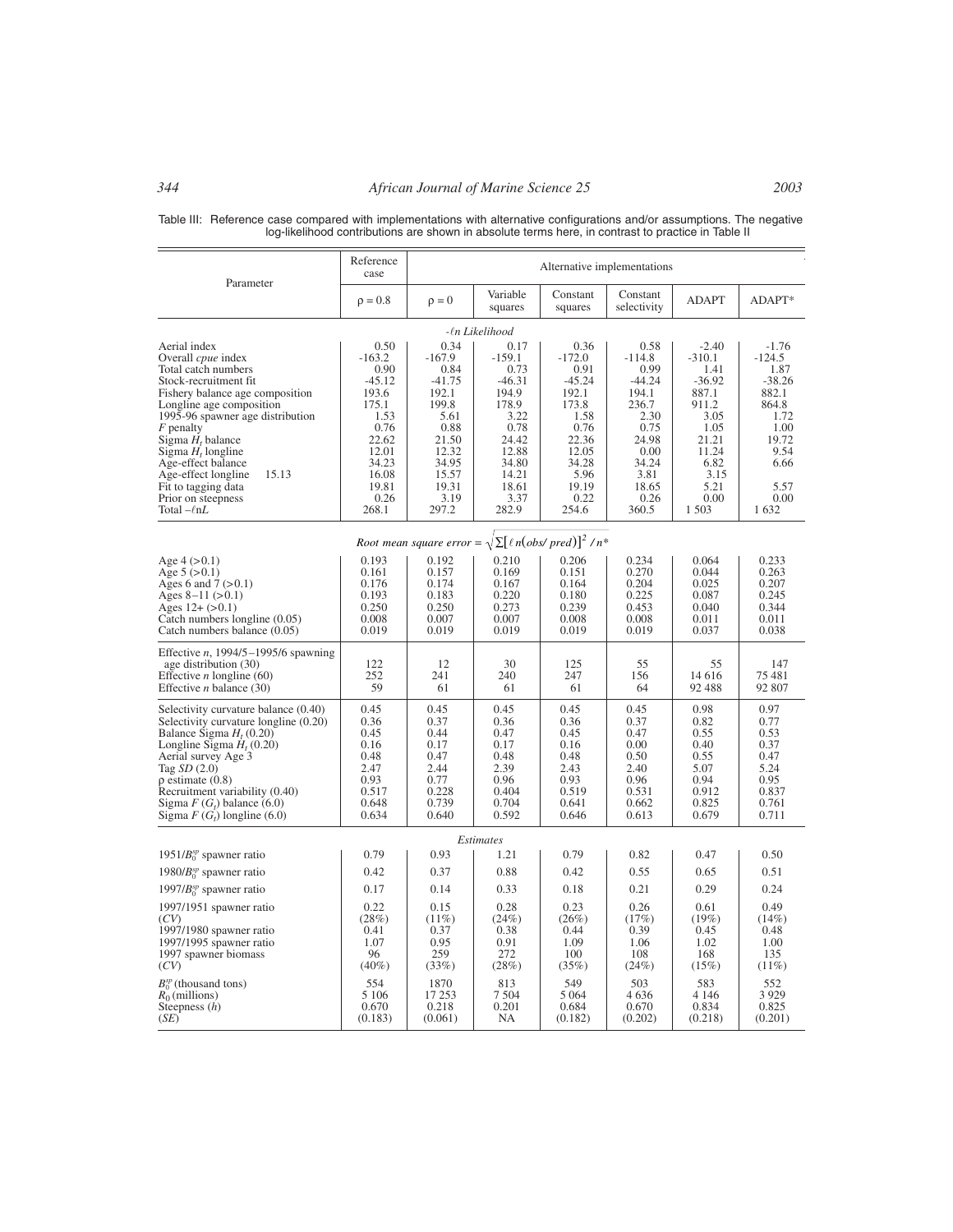

Fig. 4: Summary results for Reference case for (a) spawning biomass and (b) recruitment over time, and (c) stock-recruitment estimates and (d) observed and model prediction of 1994/95–1995/96 spawning ground age composition data (where the values plotted for Age 30 are for a plus group). Error bands represent ±2 *SE* (of the logarithms) of the estimates. The curve added to the stock-recruitment plot (c) is<br>the estimated relationship as per Equation 5. Here and in all tables and figures following, spawning biomass is reported in thousand tons, and recruitment is in millions (by number) of 0-year-olds

from an unusually strong cohort causes them to be incorrectly assigned to adjacent cohorts, so misleadingly suggesting that those cohorts are also somewhat stronger than normal.

The results of the fit of the Reference case for these input values of  $\sigma_R$  and  $\rho$  are shown in Figures 4–8, with the associated parameter estimates, log-likelihood contributions and "output" variance estimates listed in Table III. The estimate of *h* for this Reference case is 0.67. Standard error estimates are based on the inverse of the Hessian, coupled where necessary to application of the delta approximation.

The stock-recruitment plot in Figure 4 suggests that the history of the resource has been marked by periods of below-expected recruitment prior to the commencement of the fishery, above-expected recruitment over the 1950s to the 1970s, and then recruitment somewhat below-expected levels again in the 1980s and early 1990s. The high output value for the ρ parameter in the model fit is a reflection of these

periods of high and low recruitment, which might alternatively be described as "regime shifts", or as a manifestation of non-stationarity in population parameters (Sainsbury 1998). The recruitment estimates for the last four years 1994–1997 in these analyses should not be accorded high reliability because, apart from the stock-recruitment function, they are determined solely by a single datum: the aerial survey estimate for 3-year-olds in 1997. This last factor also means that the associated confidence intervals shown for recruitment for these years are negatively biased to some extent.

The Reference case fit in Figure 4 indicates a slight recovery in spawning biomass commencing in 1995. The Gunn *et al*. (1996) spawner age composition data appear reasonably fitted.

There are no obvious systematic deviations evident in the fits to the *cpue*, aerial survey and tag-recapture data shown in Figures 5 and 6. The *cpue* fits, however, must be considered in the context of the greater flexi-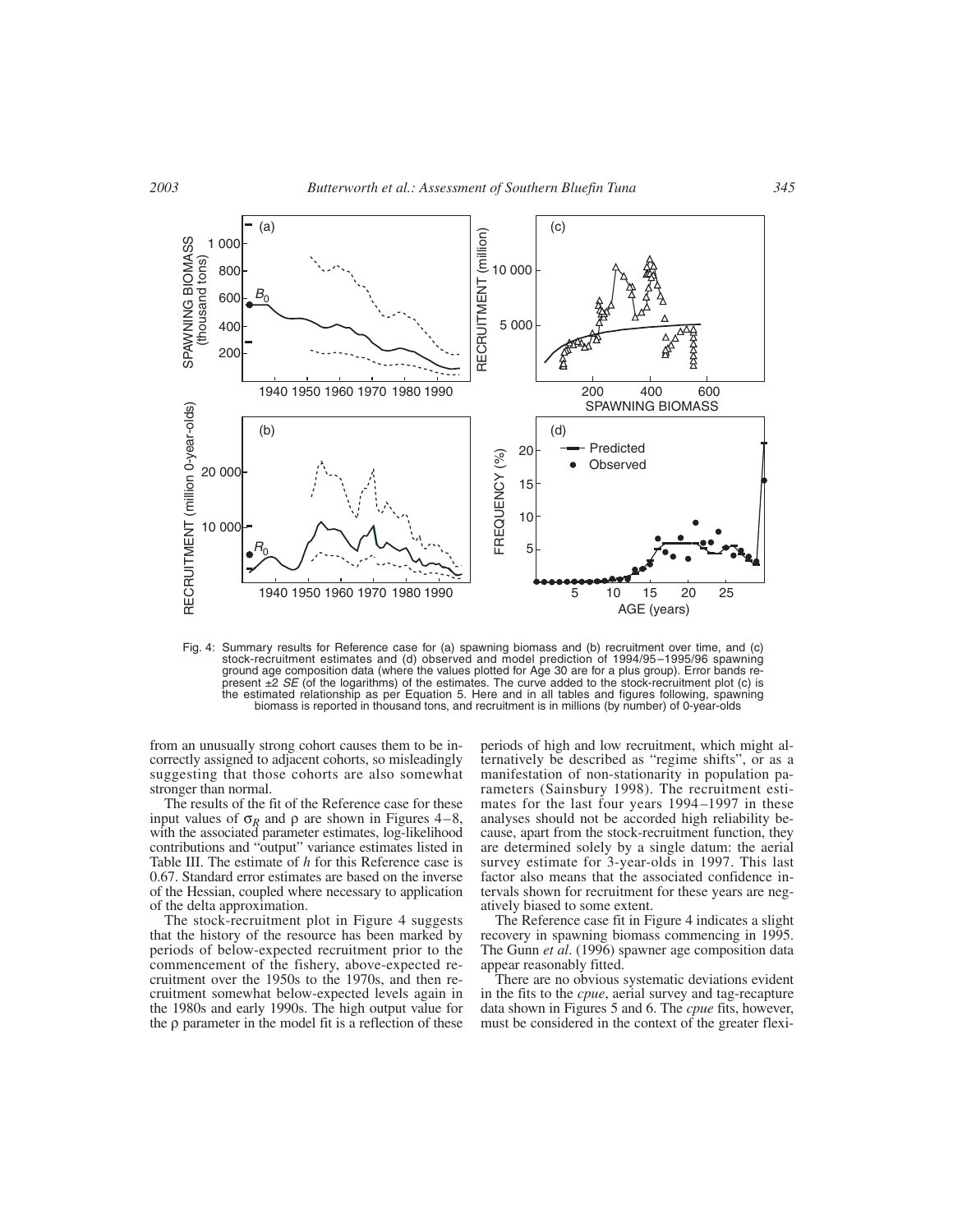

Fig. 5: Fits to index longline *cpue* (geostatistical) data and the Age-3 aerial survey index for the Reference case.<br>Error bars for aerial survey index represent ±2 SE from observed estimates

bility of this approach (compared with those used previously in the CCSBT SC) to fit longline *cpue* trends. This arises particularly because the possibility of temporal changes in selectivity patterns is now admitted. The estimates of these changing selectivity patterns are shown in Figure 7. Especially evident is the estimated steep decline in selectivity for tuna above about Age 10 for the longline gear as deployed in Areas 3–9. Because longline gear generally manifests enhanced selectivity for larger (older) fish, this decline is presumably a reflection in the main of an increasing tendency with age for the larger fish to be distributed in

1969 72 75 78 81 84 87 90 93 96

regions other than those normally fished, rather than primarily a gear effect. This adds weight to concerns about analyses that assume a fixed, time-invariant relationship between fishing mortalities on Ages 11 and 12+ in the fishery. The selectivity patterns for the "fishery balance" show much more marked changes over time than those for the longliners; this follows, in particular, from the need to accommodate the growth of the Australian purse-seine fishery on young fish that commenced in the late 1960s.

1993 1994 1995 1996 1997

An example of the fits to the catch-at-age data (for the Area 3–9 longline catches in this instance) is

CPUE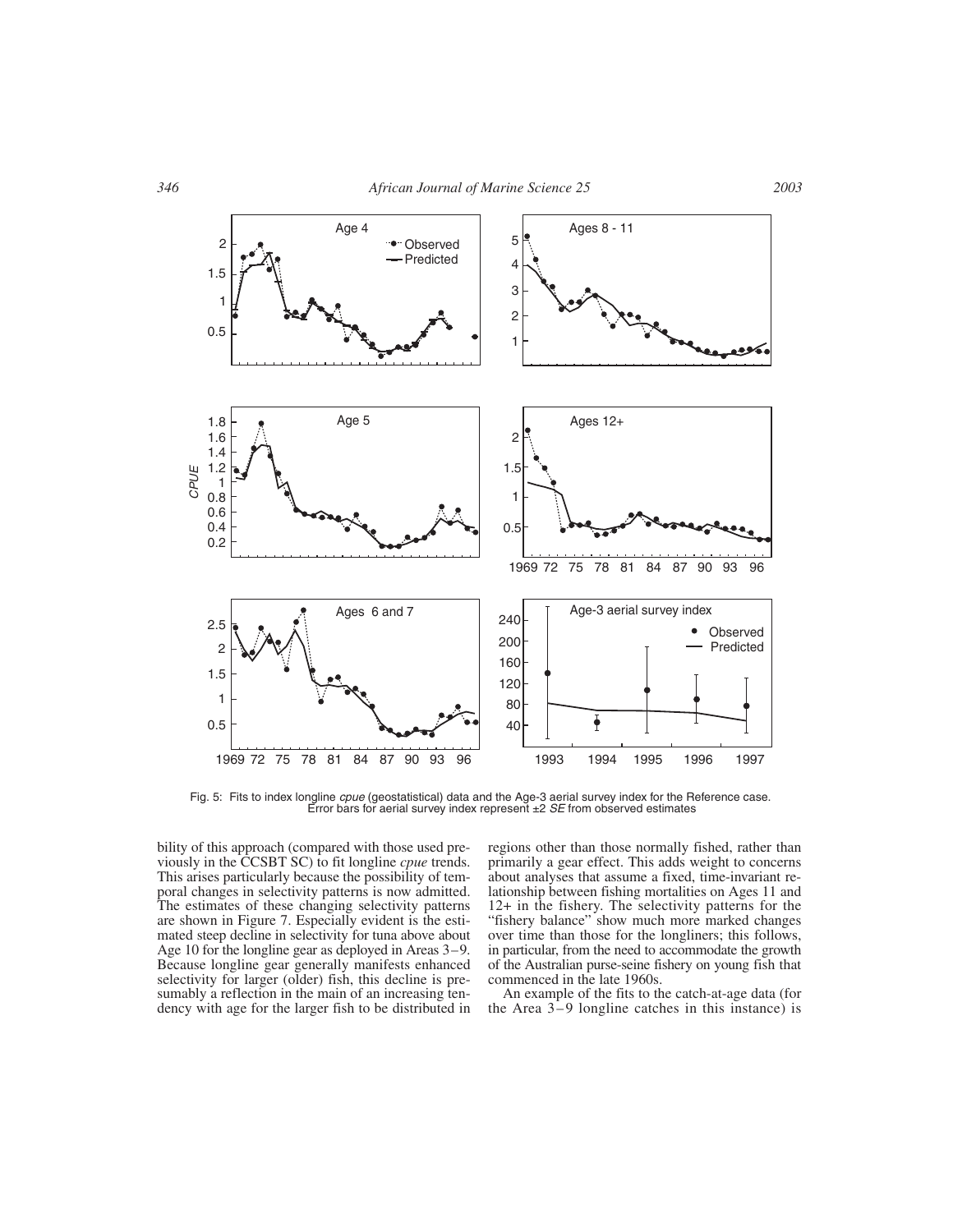

Fig. 6: Fit to age-specific tag-recapture data by number for Reference case by year. The bottom panel is shown for display purposes only – aggregated tag-recapture data were not used in the likelihood computations

shown in Figure 8. These fits are generally good, except for some years in the early 1950s, when sampling for such information was sparse.

## **Estimation of the steepness parameter** *h*

Table II lists results for the fit of the Reference case when steepness *h* is not estimated, but rather fixed upon input. The trends in contributions from each term in the negative log-likelihood as *h* changes show how influential that information is in determining *h* and hence resource productivity; generally, a change of more than about 2 is required for a statistically meaningful effect. Figure 9 includes a plot of the contributions to  $-\ln L$  across the full range  $h = 0.2 - 1.0$  from all sources, but excluding the penalty associated with the steepness prior (- $ln L_5$  – see Equation 15). Though favouring lower values of steepness, these contributions nevertheless reflect a change in this net contribution of only 1.82 across the complete range for steepness.

While admitting that this approach, given the nature of some of the penalty functions included in the overall likelihood, cannot be rigorously defended as entirely within a pure frequentist paradigm, it remains notable that, within that paradigm, a change in  $-\ell n L$ as small as this would be interpreted as an inability (at the 5% significance level) to draw any inference about the value of *h* within its full range of 0.2–1.0 from these data. This renders the incorporation of the steepness prior information (through the  $-\ell n L_5$  term) all the more necessary in this instance. This contribution and the net overall negative log-likelihood as a function of *h*, are also plotted in Figure 9.

In spite of this non-significant result, it remains of interest to consider in which direction the various contributions to  $-\ell n L$  tend to "push" the estimate of *h*. From inspection of Table II, it is evident that the *cpue* data, tagging data and the stock-recruitment fit itself favour lower values of *h*, whereas both sets of commercial catch-at-age data, the Gunn *et al*. (1996) spawner age data and the aerial survey data favour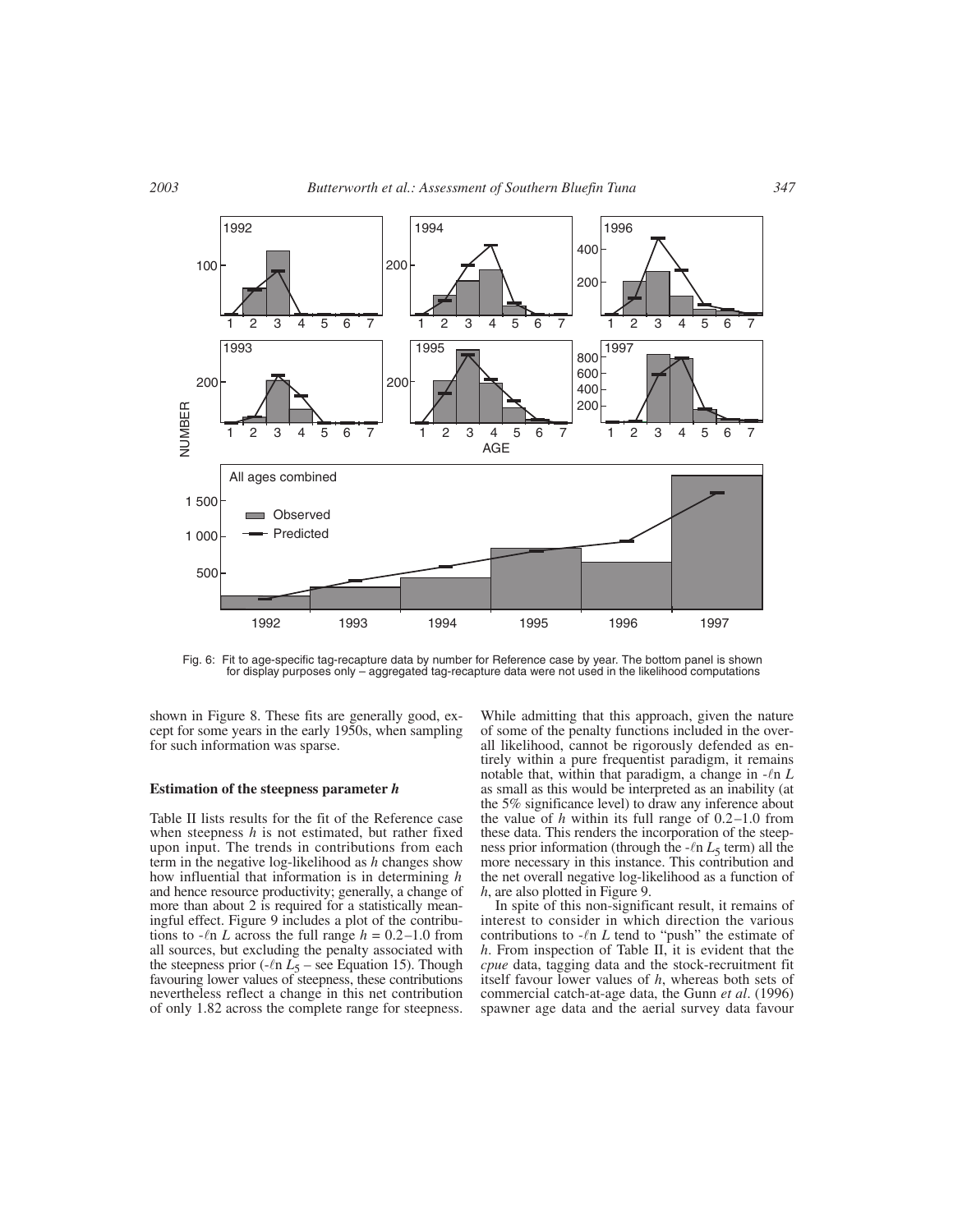

Fig. 7: Time-series plot of changes in (a) the selectivity pattern  $(H_{l,a}^1)$  for the Reference case, Japanese longline fishery in Areas 3–9 and (b) for the fishery balance  $(H_{l,a}^2)$ . Note that, for any year, the mean ag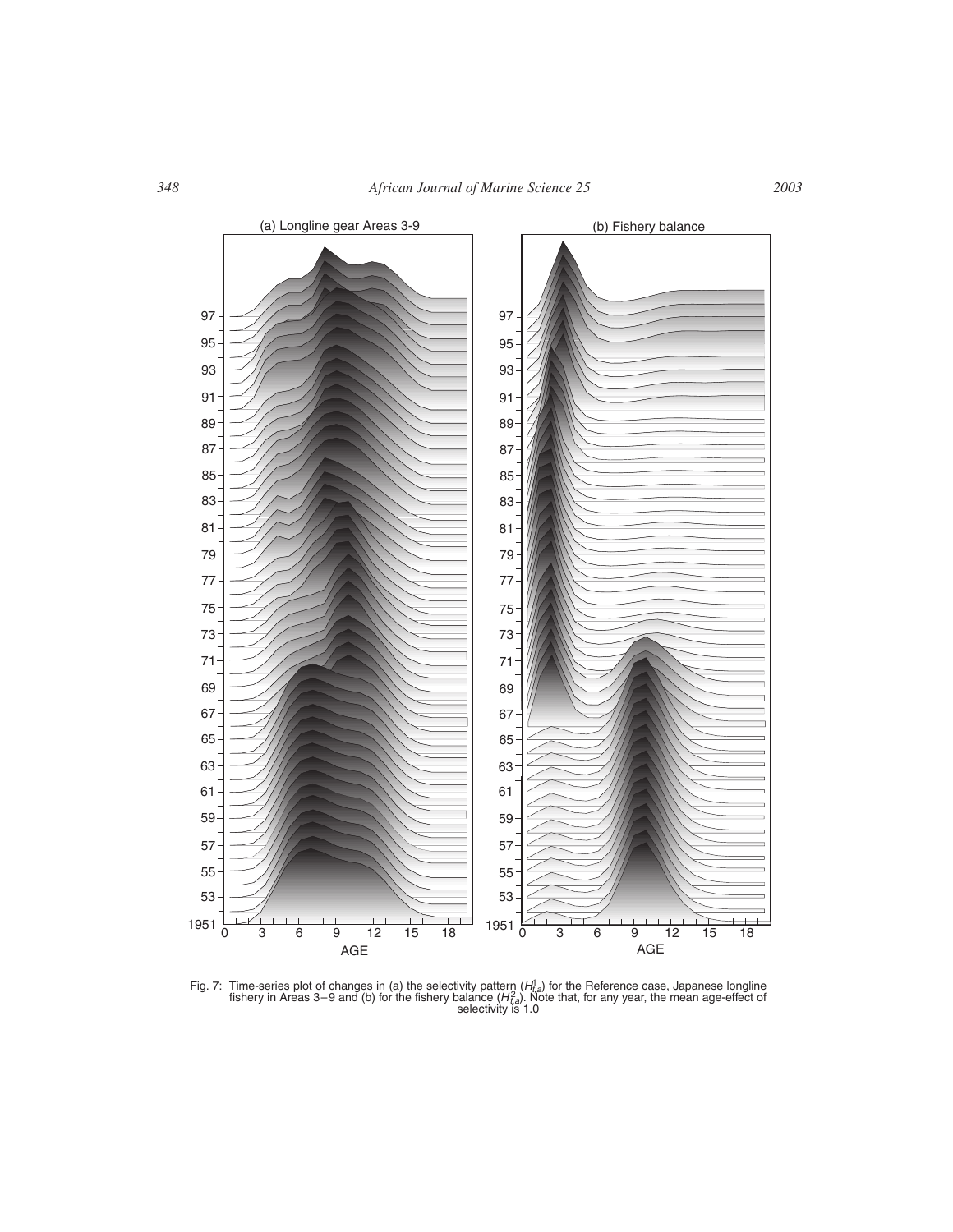

Fig. 8: Fits to catch-at-age proportion data (bars = observations, lines = model predictions) for the Reference case, Japanese longline fishery data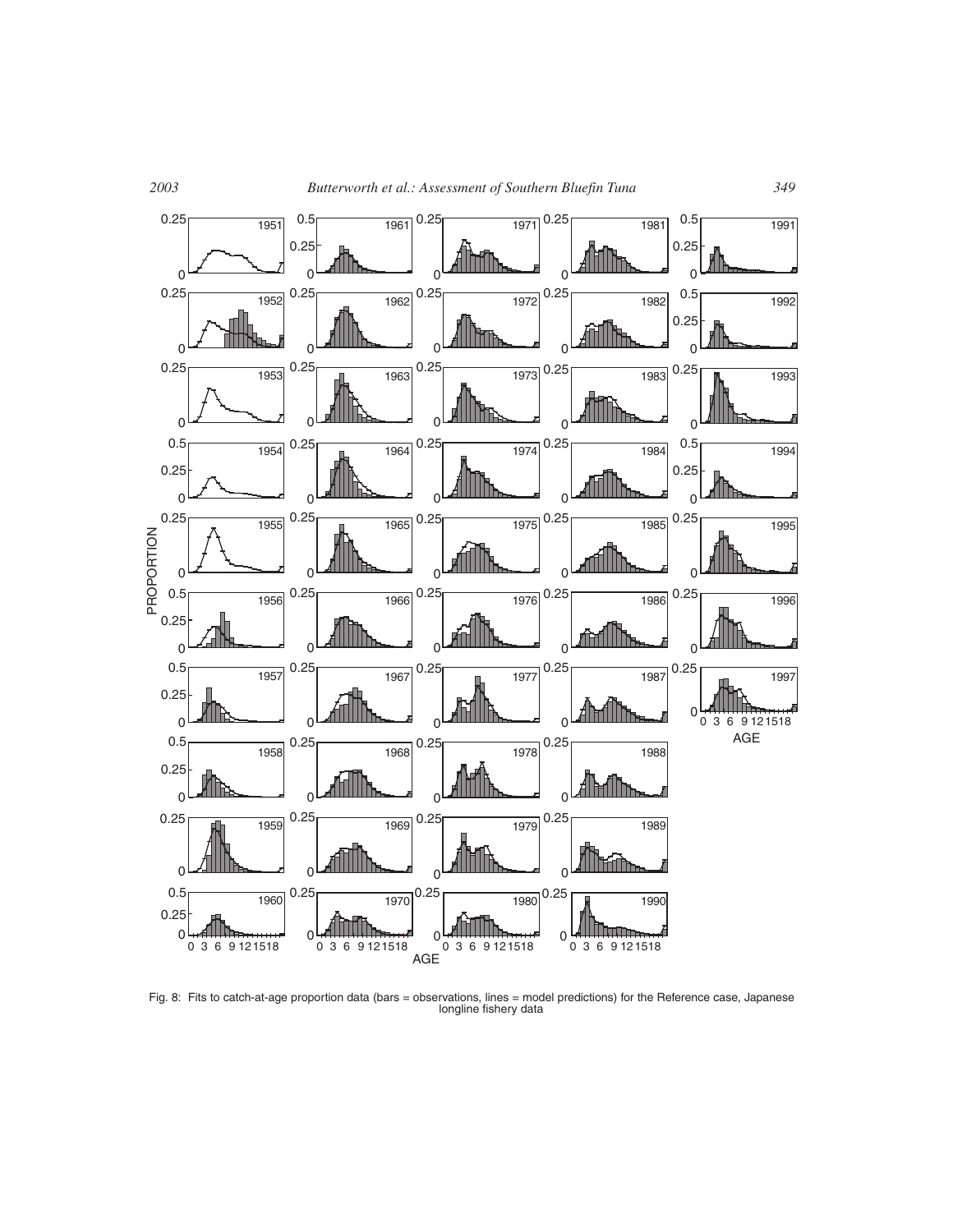

Fig. 9: Plot of negative log-likelihoods  $(-ln L)$  with and without a penalty on steepness (h) for the Reference<br>case. Note: - /n L values given for each curve are relative to the lowest value of  $-\ell$ n L over the set of values of  $h$  considered for that curve

higher values.

These arguments, in turn, rest on the appropriateness of the selection of "input" variance values, which can be evaluated by contrasting the inputs with their corresponding "outputs" (root mean square error) values, or effective sample sizes in the cases of age-related information) in Tables II and III. In broad terms, agreement is good. Exceptions are the selectivity-atage curvature penalty, where there appears to be overweighting, and the commercial catch-at-age data, for which the reverse applies. (Note that the lower "output" values for  $\sigma_G$  are not at issue here. As explained following Equation 4, "input"  $\sigma_G$  values were deliberately set high so little constraint was imposed that might have mitigated against matching observed and predicted total catch numbers each year.) In defense of maintaining the original choices in these two instances, it is argued that sharp changes in selectivity with age do not seem realistic and so should remain somewhat heavily penalized (note also that the associated terms do not greatly influence the estimation of *h*); on the other hand, it would seem inappropriate to accord much greater weight to the commercial catchat-age data, given uncertainties about changing somatic growth rates over time and the (necessary) use of the crude method of cohort-slicing to obtain the data.

Figures 10 and 11 show how estimates of spawning biomass and recruitment time-trends, and of the fitted stock-recruitment curve, change for different fixed values of *h* for the Reference case. A feature of these plots – evident also in many of the other examinations of sensitivity that follow – is that recruitment is better determined than spawning biomass. This is essentially a consequence of the backwards convergence property

of VPA in situations other than when the impact of fishing on a cohort is relatively light. For the spawning biomass, relative trends are better determined than absolute values.

# **Sensitivity tests**

A number of sensitivity tests to the Reference case specification have been conducted. The first of these ("Selectivity reference Age  $= 5$ ") changes the choice of Age 8 (see Equation 10) to Age 5 for the age for which the Areas 3–9 longline fishery selectivity is assumed to be time-invariant. The second ("Age-atmaturity  $= 12$  years") changes the effective age at first spawning from 8 to 12 years, whereas the third ("Down-weight early data") down-weights the less reliable pre-1965 catch-at-age data. Then the Reference case is replicated for the alternative V2 and V9 specifications for natural mortality-at-age shown in Table I. These changes generally result in effects in the directions which would be expected, none of them substantial in size.

Alternative choices for the interpretation of *cpue* information do, however, make an important difference. Although results for the "constant squares" and "geostatistical" interpretations are near identical, those for "variable squares" are very different, showing higher historic recruitment levels and spawning biomasses that are considerably larger in *absolute* terms (see Figure 12). More important though is that the "variable squares" computations lead to a steepness estimate *h* = 0.2 (see Table III), even given the addition of the steepness penalty function to the analysis. In other words, this interpretation of the *cpue* information points to the biologically implausible conclusion (in terms of the assessment paradigm pursued here) that the SBT resource cannot provide any sustainable yield.

## **Comparison with ADAPT assessments**

First, the implications of imposing on the Reference case the constraint (implicit in ADAPT applications) of time-invariant longline selectivity are considered. Results do not change greatly – see Figure 13 and "Constant selectivity" results in Table III. However, the corresponding fit to the *cpue* data indicates a notable lack of fit for Ages 5 and 12+ (Fig. 14). This contrasts with the relatively good fits in Figure 5, indicating that only seemingly small changes in the selectivity pattern of the longliners over time (Fig. 7) are needed to reconcile these *cpue* data with the population model.

Two variants of the ADAPT analogue described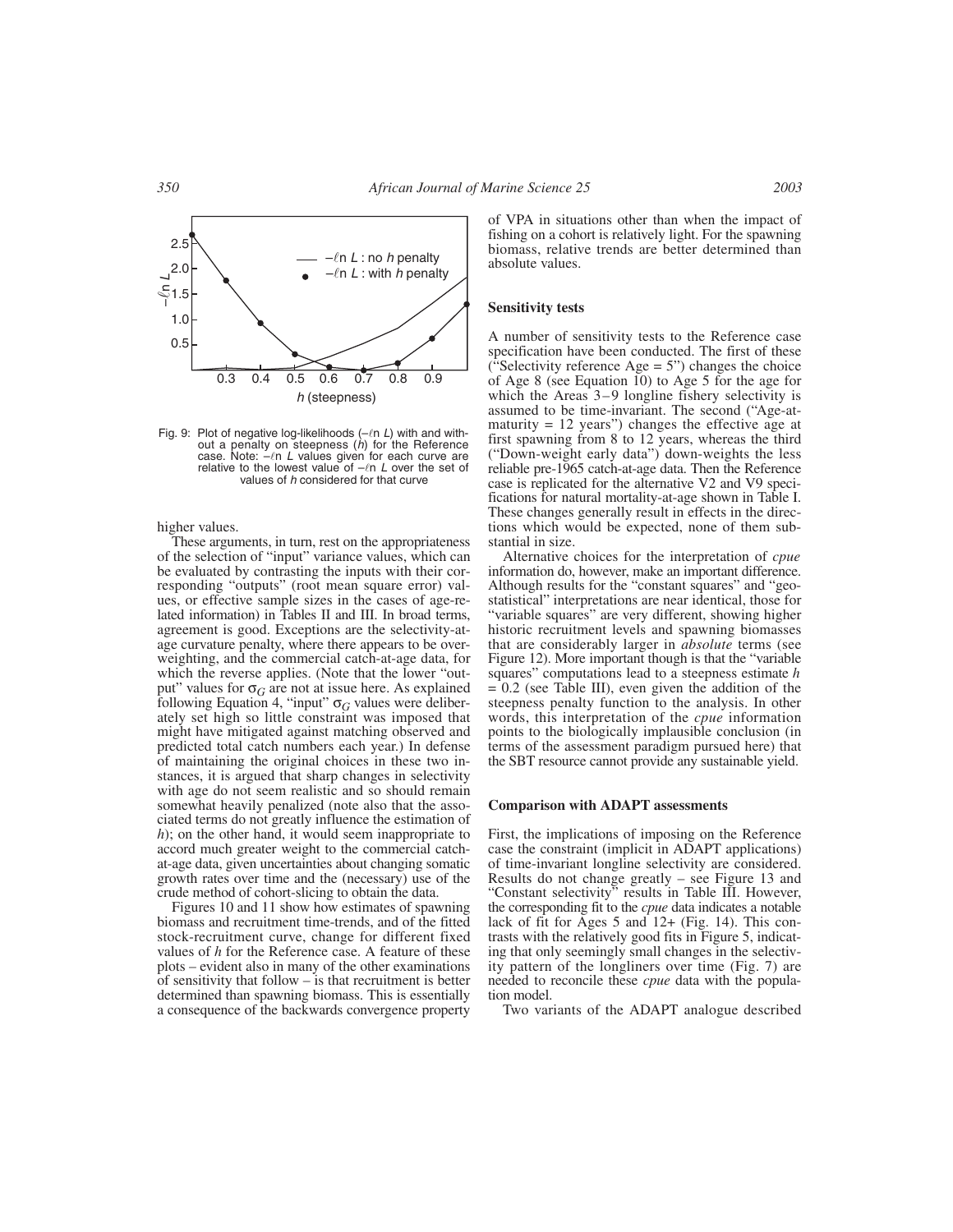

Fig. 10: Plots of (a) spawning biomass and (b) recruitment estimates by year for different values of steepness<br>for the Reference case. The results for  $h = 0.8$  are omitted from (b) because they scarcely differ from those for  $h = 1.0$ 

above have been implemented. The first ("ADAPT") uses Equation 11 to relate longline *cpue* indices to abundances, i.e. it takes account of the estimated time-varying selectivity function in the relationship

(but with selectivity standardized at Age 8). The second ("ADAPT\*") follows the more normal procedure in ADAPT assessments of ignoring this selectivity, i.e. omitting all the  $H_{t,a}^1$  terms from Equation 11, and sim-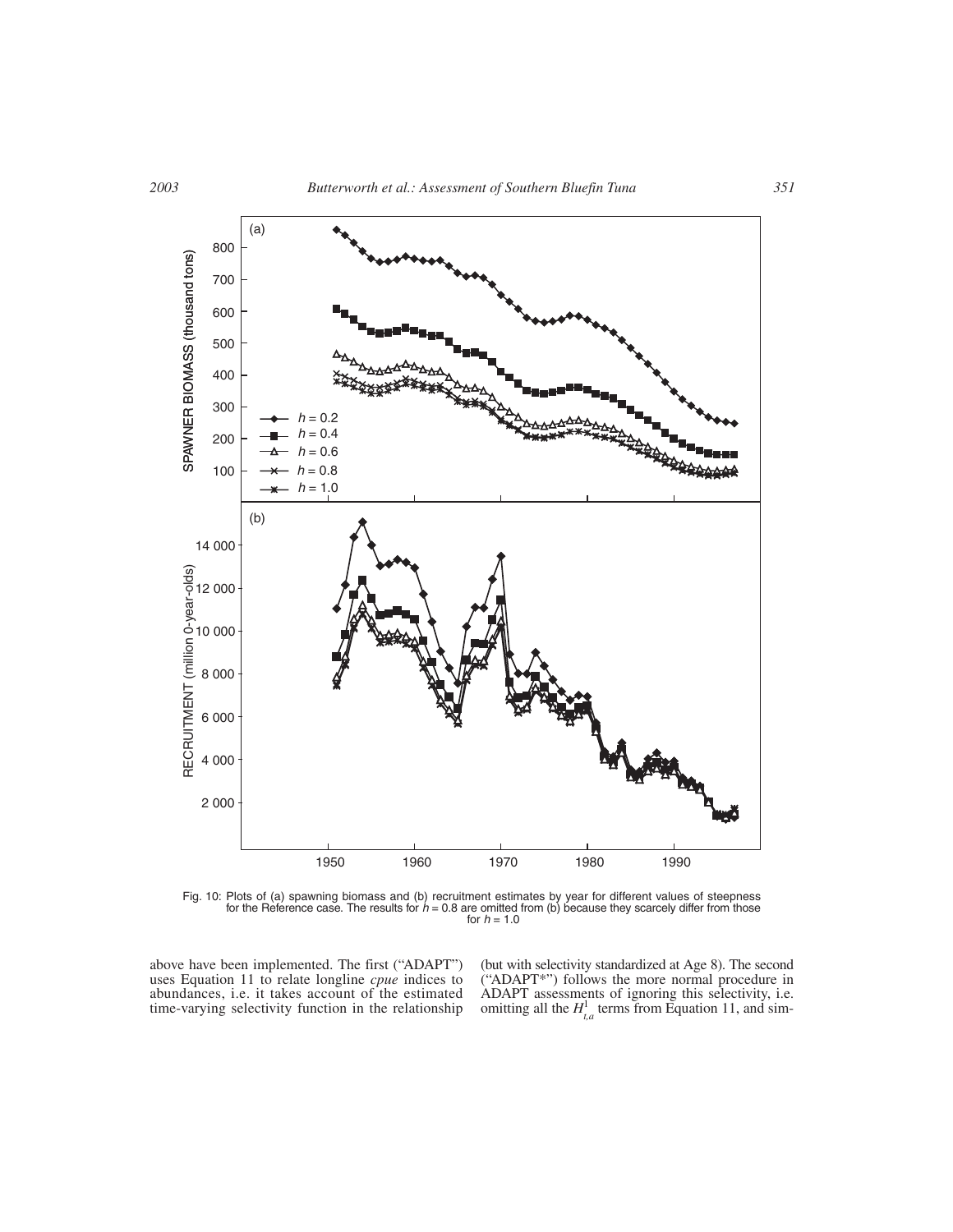

Fig. 11: Reference case plots of stock-recruitment estimates and fitted curves for different fixed values of steepness (h)

ply summing over numbers-at-age for the pertinent age range. The estimated recruitment trends for these ADAPT analogues are quite similar to those for the Reference case, except that they manifest greater steadiness over recent years (see Fig. 15). However, the estimated spawning biomass trends are rather different, the ADAPT results suggesting that the decline in SBT spawning biomass has been arrested earlier, since about 1990. Nevertheless, the longline selectivity patterns implied by these ADAPT analogues (see Fig. 16 for the "ADAPT" case) show changes over time, which seem to manifest an unrealistic degree of variability, suggesting that the Reference case results are perhaps more reliable.

These differences point to the importance of separating out the ages in what the ADAPT assessments have treated as a plus-group. Unless this is done, no direct account can be taken of the information on the age distribution of the spawning stock. Ensuring consistency between this age information and that inferred for the fishery helps to estimate the shape of the longline selectivity function for larger ages, and demonstrates in the case of SBT that the older fish are much less available to current Japanese longline operations.

### **Estimates of MSY and MSYL**

Given that this assessment procedure provides estimates of stock-recruitment function parameters, it can as well produce estimates of maximum sustainable yield (*MSY*) and the corresponding level for spawning biomass (*Bmsy*), which can also be expressed as the *MSY* level (*MSYL*) when reported as a fraction of the estimated pristine equilibrium spawning biomass. *MSY* and *MSYL* depend, of course, on the pattern of fishing selectivity-at-age applied. For the results quoted here, the same selectivity-at-age vector has been used as is estimated (for the corresponding assessment) to apply to all the fisheries (longline and balance combined) for the final year (1997) considered in those assessments.

The results, with standard errors computed as described above, are shown in Table IV, which includes comparisons of the estimated most recent (1997) and 1980 spawning biomass levels to *Bmsy*. Table IV gives results for the Reference case and for various fixed values of steepness parameter *h*, and Figure 17 shows plots of the resultant sustainable yield curves as a function of fishing mortality and of spawning biomass for some of these cases, including the "best" estimate of  $h = 0.67$  provided by maximizing the likelihood. What is very clear from the Table and Figure is the strong dependence of sustainable yield (and hence *MSY*) estimates on the value for *h*. The higher the *h*, the larger the yields, and hence the better the recovery prospects for the resource.

Table IV also provides similar results for the various sensitivities to the Reference case examined earlier in this paper. Some of these results (including, importantly, that for the "variable squares" *cpue* interpretation) reflect an estimate of *h* of 0.2, and hence a zero *MSY* and an indeterminate *MSYL*. Note that, if *h* is set equal to its Reference case estimate of 0.67 in the "variable squares" implementation, little difference in *MSY*-related statistics from those for the Reference case results, e.g. the point estimate of *MSY* is 18 500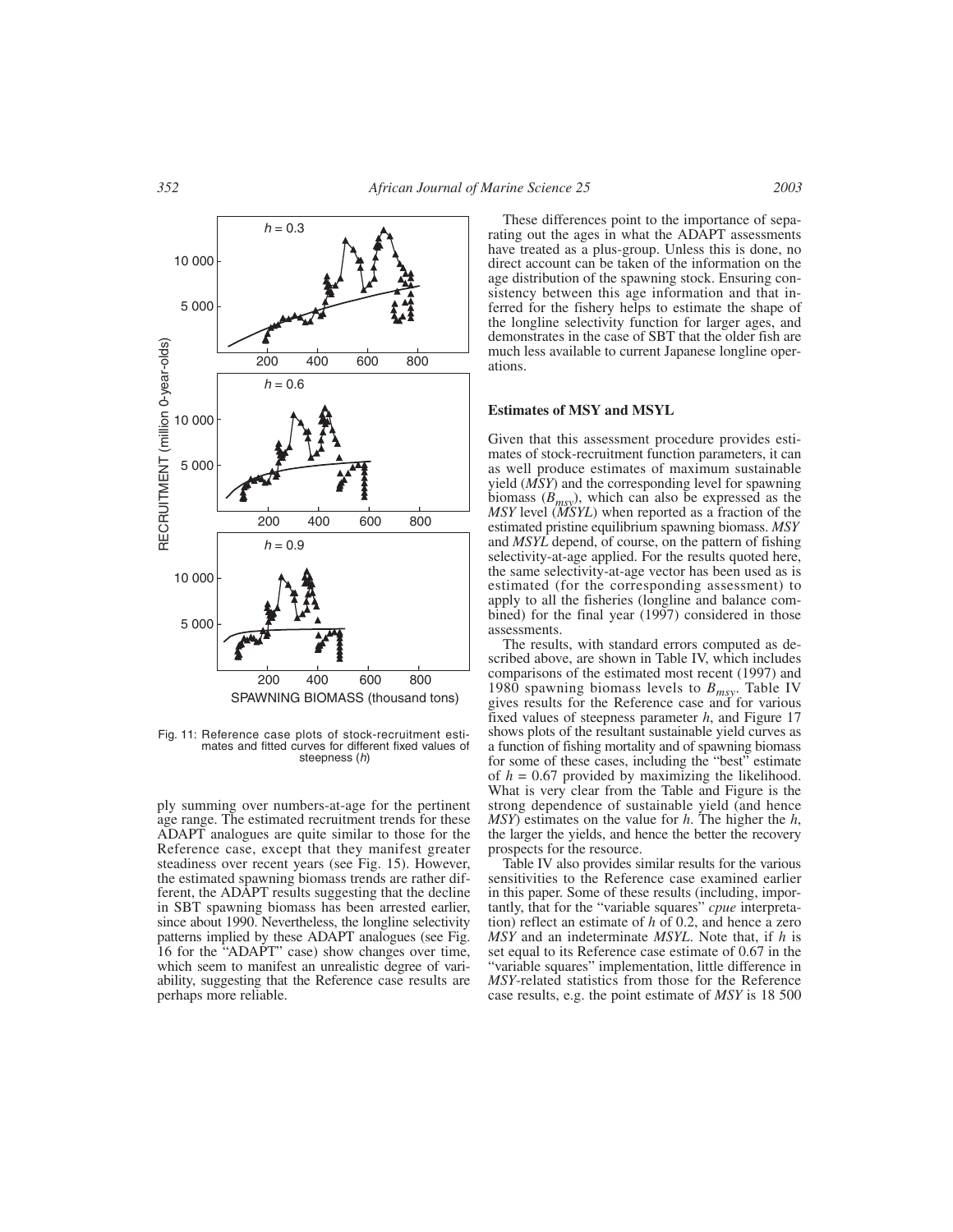

Fig. 12: Plots of (a) spawning biomass and (b) recruitment for the Reference case compared with the implementation<br>"where "constant squares" and "variable squares" *cpue* datasets are used. The results for "constant square

tons compared with 19 700 tons for the Reference case. The difference in  $-\ell n L$  for the  $h = 0.2$  and  $h =$ 0.67 "variable squares" implementations is only 2.4 tons, suggesting that these *cpue* data do not exclude the possibility of values of *h* somewhat in excess of 0.2,

and therefore that the data also are not incompatible with non-negligible *MSY* values. The ADAPT analogues, with their somewhat higher estimates of *h* than for the Reference case, correspondingly also reflect larger *MSY* levels.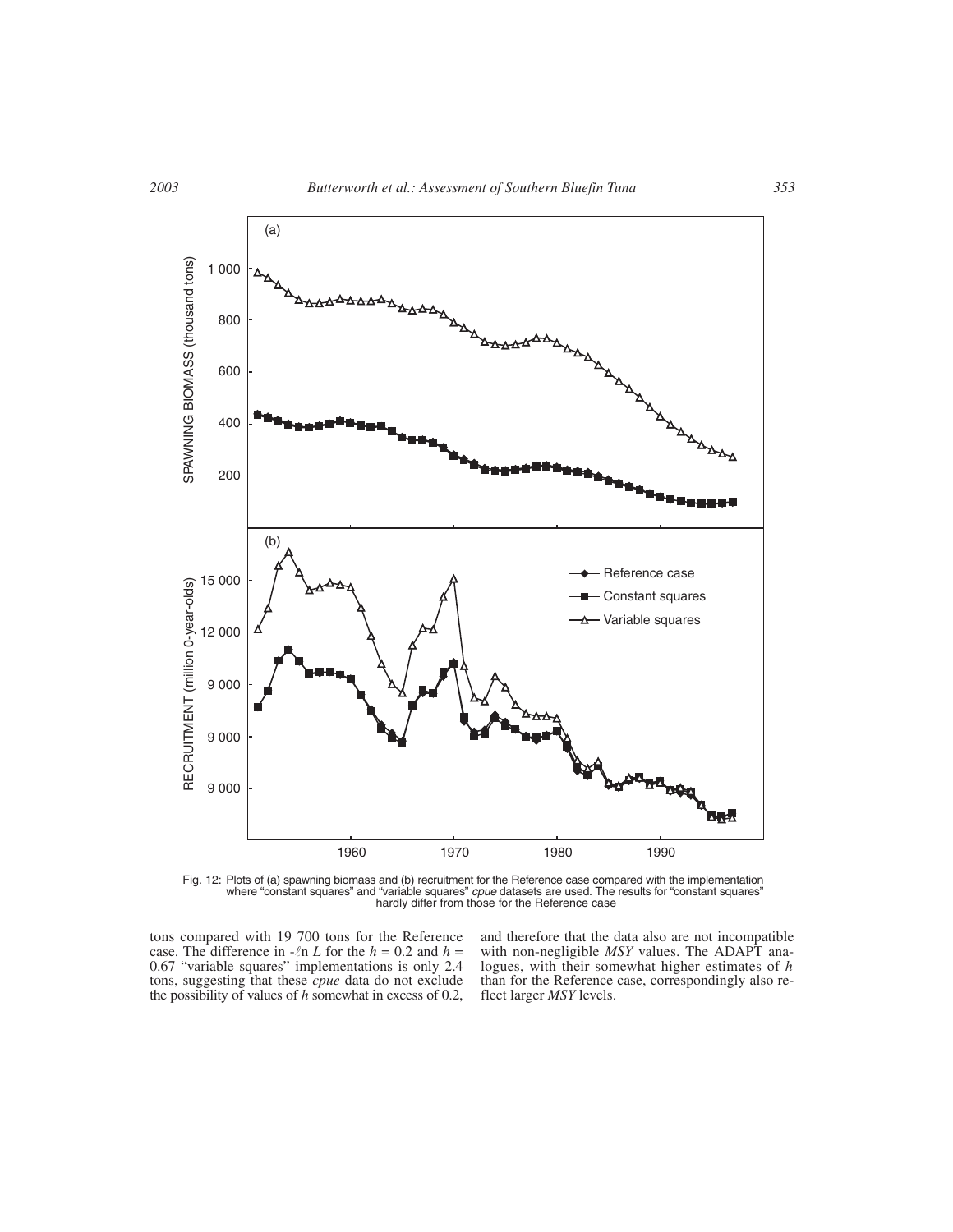Implementations *MSYL* (*SE*) *MSY* (*SE*) *Bmsy* (*SE*) *B1997*/*Bmsy* (*SE*) *B1980*/*Bmsy* (*SE*) Reference Case  $p = 0.8$  0.328 (0.09) 19.7 (4.41) 181 (78) 0.531 (0.22) 1.291 (0.47)  $\rho = 0$  – –  $\approx 0$  – – – – – – – Selectivity reference Age = 5 0.268 (0.10) 19.4 (4.58) 123 (63) 0.878 (0.45) 1.566 (0.75)<br>
Age at maturity = 12 years 0.293 (0.09) 17.4 (4.21) 112 (51) 0.422 (0.23) 1.103 (0.45)<br>
Down-weight early data 0.390 (0.07) 22.8 (5 Age at maturity = 12 years 0.293 (0.09) 17.4 (4.21) 112 (51) 0.422 (0.23) 1.103 (0.45) Down-weight early data 0.390 (0.07) 22.8 (5.53) 282 (96) 0.376 (0.14) 1.060 (0.36) V2 natural mortality  $0.396 (0.09)$   $17.3 (4.89)$   $217 (72)$   $0.469 (0.18)$  1.442 (0.47)<br>V9 natural mortality  $0.361 (0.08)$  19.3 (4.65) 213 (70) 0.559 (0.21) 1.468 (0.47) V9 natural mortality  $V_0$  o.361 (0.08) 19.<br>Variance squares *cpue*  $\begin{array}{ccc} 0.361 & (0.08) & 19.58 \\ - & - & - \end{array}$ Variance squares *cpue – –* 00 – 00–– – – – – Constant squares *cpue* 0.322 (0.09) 19.9 (4.38) 177 (76) 0.564 (0.23) 1.295 (0.48)<br>Constant selectivity 0.323 (0.10) 17.5 (4.77) 162 (73) 0.663 (0.26) 1.692 (0.65)<br>ADAPT 0.419 (0.06) 24.7 (5.09) 244 (60) 0.688 (0.19) 1.54 Constant selectivity 0.323 (0.10) 17.5 (4.77) 162 (73) 0.663 (0.26)<br>ADAPT 0.419 (0.06) 24.7 (5.09) 244 (60) 0.688 (0.19) ADAPT (0.419 (0.06) 24.7 (5.09) 244 (60) 0.688 (0.19) 1.543 (0.41) ADAPT\* 0.307 (0.09) 22.1 (4.99) 169 (65) 0.797 (0.32) 1.673 (0.65) *h* = 0.2 – – 0 – – 0 – – – – – *h =* 0.3 0.607 (0.00) 11.3 (3.04) 469 (129) 0.408 (0.13) 0.949 (0.27) *h* = 0.4 **12.483** (0.00) 14.7 (3.34) 338 (79) 0.445 (0.14) 1.045 (0.29) *h =* 0.5 0.415 (0.00) 17.0 (3.48) 263 (55) 0.465 (0.15) 1.107 (0.31) *h* = 0.6 0.352 (0.00) 18.7 (3.54) 211 (41) 0.494 (0.17) 1.194 (0.33) *h* = 0.7 0.313 (0.01) 20.2 (3.59) 170 (31) 0.552 (0.19) 1.345 (0.37) *h* = 0.8 0.264 (0.01) 21.5 (3.65) 135 (23) 0.665 (0.22) 1.614 (0.44) *h =* 0.9 0.204 (0.01) 23.1 (3.79) 100 (16) 0.902 (0.30) 2.160 (0.59) *h* = 1.0 0.095 (0.01) 25.8 (4.25) 45 (8) 2.079 (0.81) 4.891 (1.61)

Table IV: Estimates of MSY-related stock status quantities for the different implementations. Note that for three cases the MSYL was indeterminate (because h was estimated or fixed at or close to 0.2, indicating no surplus production)

### **Management implications**

The present CCSBT strategy for the SBT resource is to effect recovery to the 1980 spawning biomass level by 2020. Choice of the 1980 level as target has its origin in an informal meeting of Australian, Japanese and New Zealand scientists in 1982. At that time, VPAs suggested that SBT recruitment levels had been near maintained, despite an estimated (catch-induced) reduction of the spawning biomass in 1980 to about one-third of its 1960 level. Given large catches of young tuna, particularly by Australia, during the 1970s, a further reduction in spawning biomass was projected, and it was recommended by the scientists at that 1982 meeting as desirable to attempt to recover the resource to the 1980 spawning biomass level. This was to guard against the possibility of "recruitment overfishing" (reduced recruitment at low spawning biomass).

Table IV provides a basis to compare this choice of the 1980 spawning biomass level as a recovery target with  $B_{msv}$  (a level to which UNCLOS advocates the restoration of depleted populations). The point estimates of *B1980*/*Bmsy* in Table IV are nearly all above 1, some considerably so. This suggests that a recovery target set as the 1980 spawning biomass level may be unnecessarily high, so a review of this choice by the CCSBT might be merited.

The estimates of the most recent (1997) spawning

biomass expressed as a fraction of *Bmsy* are effectively all below 1, confirming the interpretation of the SBT resource as below its *MSYL*, so harvest levels are desirably set to achieve resource rebuilding. However, the point estimates of *B*1997/*Bmsy* are generally above 0.5 (indeed for the reference age for constant selectivity for the longline *cpue* set to  $5 - \case$  "Selectivity reference Age  $= 5$ " – the estimate is as high as 0.87). This suggests that, although this most recent status of the resource does reflect depletion below its *MSYL*, the extent of this is certainly not catastrophic. Comparison of recent catches with the sustainable yield levels suggested by the plots in Figure 17 indicates that rebuilding to *MSYL* should be achievable without major disruption of the fishery.

This last statement is, of course, conditional on the "geostatistical" *cpue* interpretation upon which most of the results in Table IV are based. Use of the "constant squares" interpretation instead would make little difference, but the "variable squares" interpretation, with its best estimate of *h* of 0.2, suggests otherwise, with rebuilding impossible in the absence of any sustainable yield capability for the resource. Both the biological lack of reality of such a conclusion, and the clear intent of the "variable squares" interpretation of the *cpue* data to provide a lower bound rather than a realistic scenario, argue against giving this "variable squares" result, *of itself*, undue import. However, the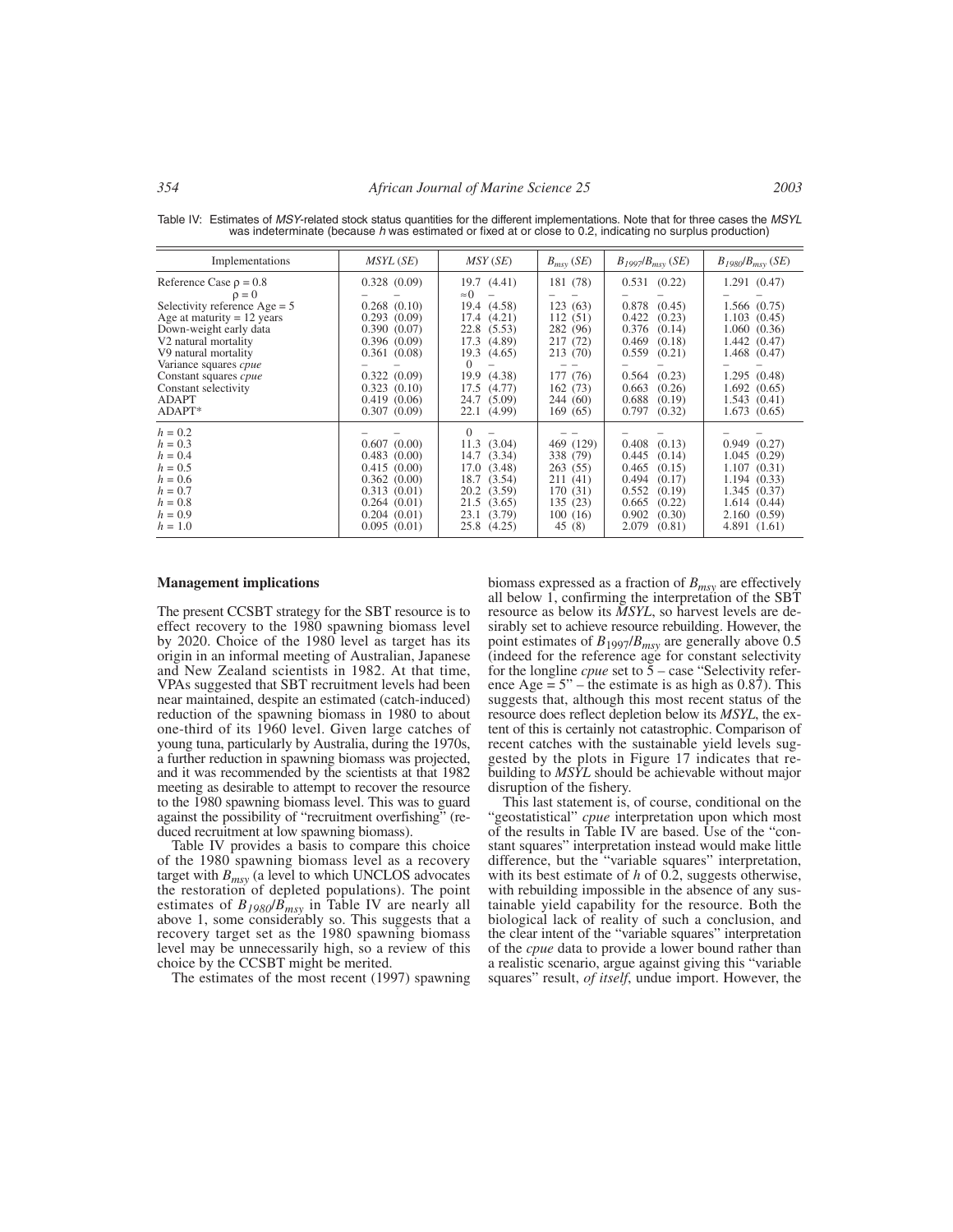

Fig. 13: Plots of (a) spawning biomass and (b) recruitment for the Reference case compared with the implementation where longline selectivity is held constant over time

"constant squares", and possibly also the "geostatistical", interpretations of the *cpue* data (and consequently the associated sustainable yield estimates) may be over-optimistic, so it would seem important to

attempt to refine perceptions of where a more realistic lower bound might lie between the "constant squares" and "variable squares" extremes, to facilitate prudent management of the SBT resource.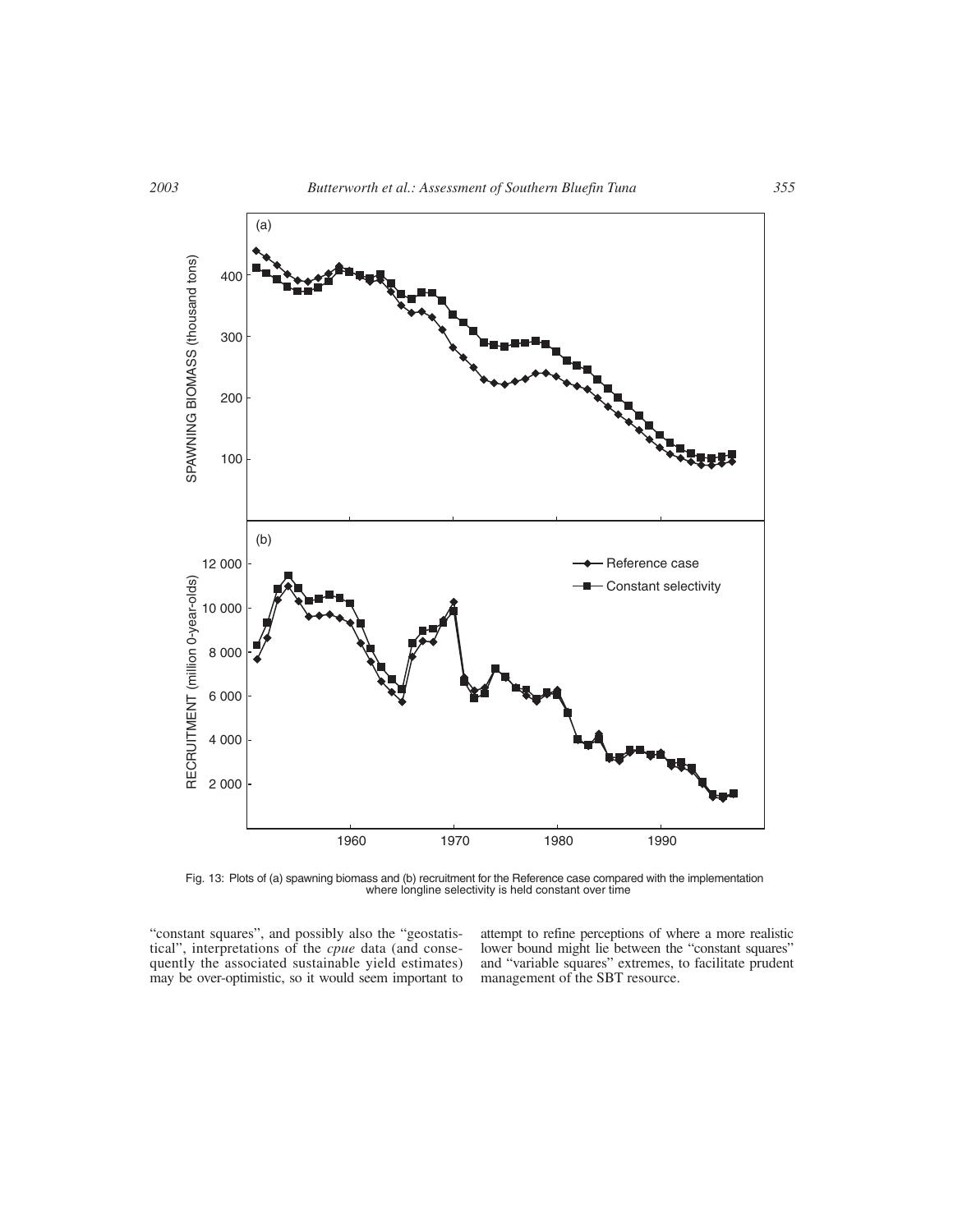

Fig. 14: Fit to longline cpue indices and Age-3 aerial survey index for the case where longline selectivity is held constant over time

# **CONCLUSIONS**

The historic SBT recruitment and spawning biomass trends estimated in this analysis are not qualitatively different from those developed in the CCSBT SC, but they are suggestive of somewhat larger spawning biomasses in absolute terms.

However, the key parameter value required to pro-

vide reliable estimates of sustainable yields and recovery prospects for the resource is that for stockrecruitment steepness, *h*. For the "geostatistical" and "constant squares" interpretations of the *cpue* data, at least, the totality of the data available for assessment purposes contains very little information on the value of *h*, and it therefore seems desirable to add information to the estimation process in the form of a penalty function for the value for *h*, which is based on esti-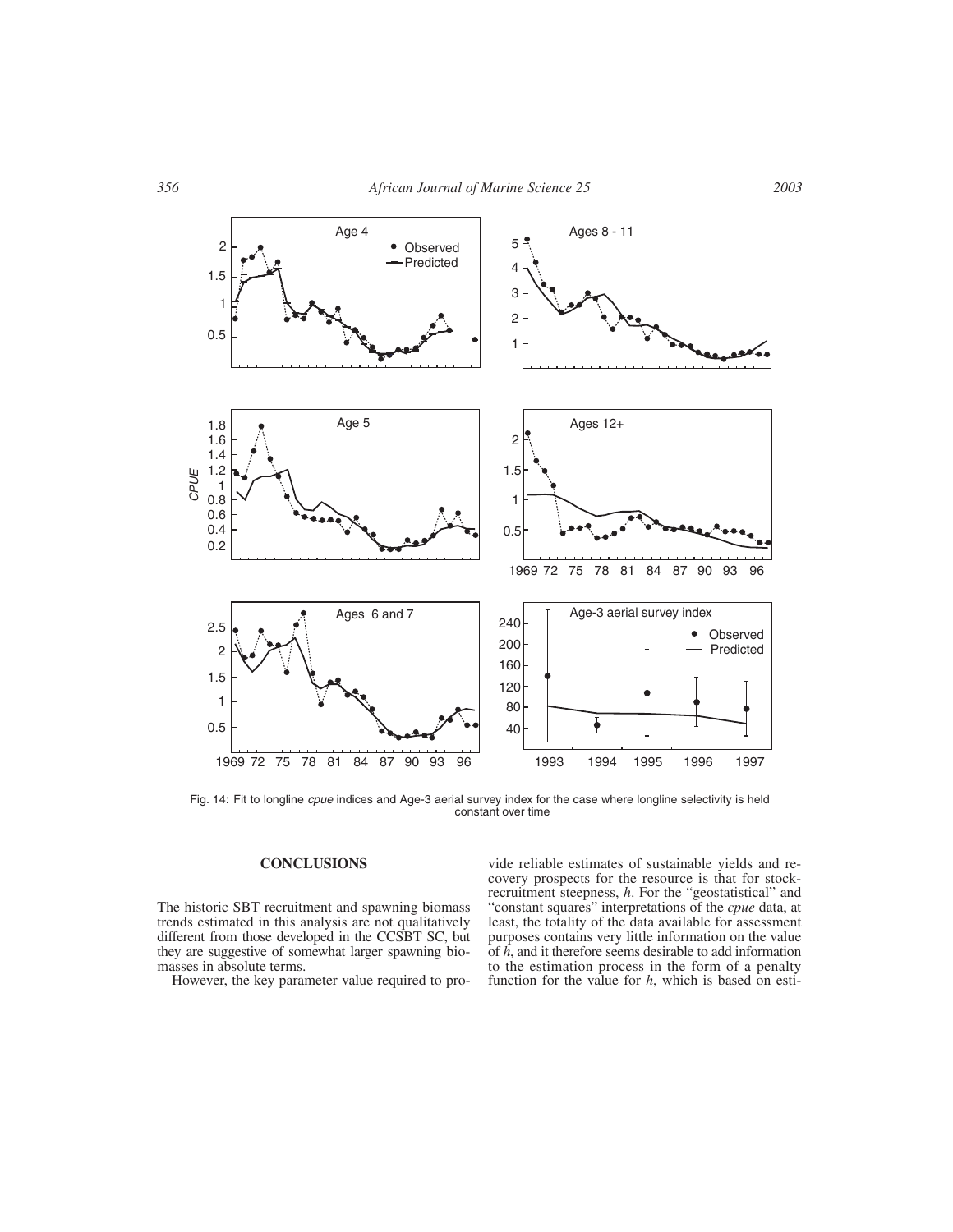

Fig. 15: Plots of (a) spawning biomass and (b) recruitment for the Reference case compared with the cases where the two ADAPT analogues have been implemented

mates for other fish populations – a procedure analogous to the use of a prior for *h* in a Bayesian formulation of this assessment. The poor precision with which *h* and hence productivity can be estimated

from the data for SBT alone without recourse to this prior is a reflection of the "one-way trip" (Hilborn 1979) nature of these data. With the primary index of resource abundance (the *cpue* data) essentially showing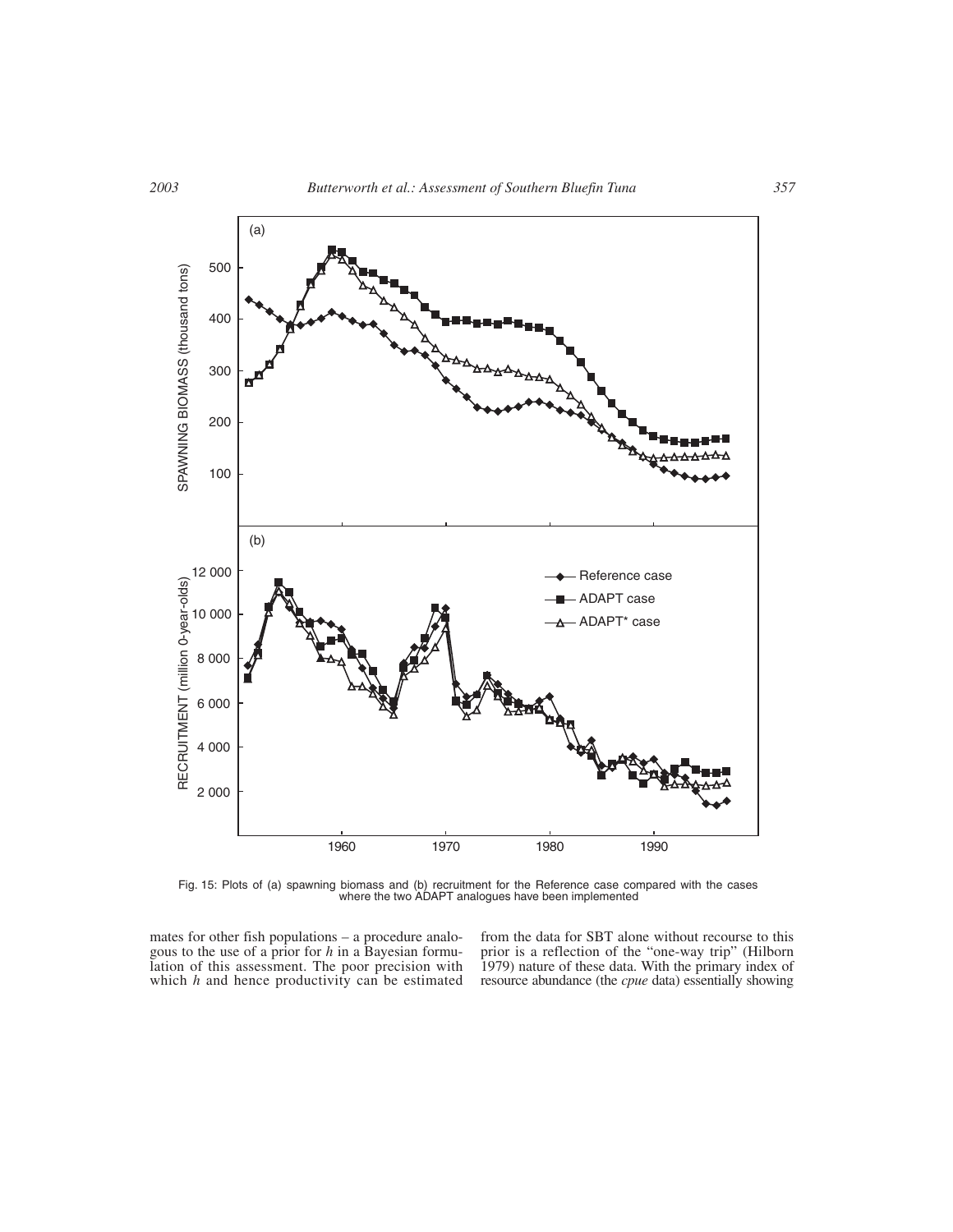

Fig. 16: Longline selectivity estimated for the ADAPT case, 1967–1997

a downward trend without a general and sustained subsequent upturn, assessment methods are unable to distinguish what the relative contributions of standing stock reduction and surplus production have been to historic catches, and are hence unable to estimate sustainable yield levels precisely.

The present practice within the CCSBT SC of estimating the parameters of the stock-recruitment function external to the assessment process, rather than internally as in this analysis, merits review. In particular, the estimation needs to make due allowance for the high serial correlation evident in the residuals about the estimated stock-recruitment function, so that this information is not given undue weight when estimating *h* (in particular). This, together with the notably different spawning biomass trends that result from the ADAPT analogue implementations of this approach (that ignore the possibility of errors in the catch-at-age data and considerations of likely smoothness in the longline selectivity pattern over time) are key results of this work, which have likely wider pertinence than to the assessment of the SBT resource alone.

Of a number of sensitivities investigated, clearly the one to which results are the most sensitive is the difference between the "geostatistical" (and "constant squares") interpretations of the *cpue* information and that of "variable squares". The extreme "variable squares" interpretation, particularly given its associated point estimate of zero sustainable yield, does not seem plausible. However, prudent management would seem to require attempts to refine perceptions of where a more realistic lower bound might lie between the "constant squares" and "variable squares" extremes, so as (in turn) to provide lower bounds for sustainable yield estimates.

The assessment method applied in this paper indicates that, viewed in terms of point estimates of the biomass level yielding *MSY* (*Bmsy*), and under the "geostatistical" (and "constant squares") *cpue* interpretations, the SBT resource is certainly below *Bmsy*, but not catastrophically so. The target recovery level for the spawning biomass (the 1980 level) currently adopted by the CCSBT appears to be above  $B_{msv}$ , and hence merits review. Nevertheless, a number of the observed (e.g. plus-group *cpue*) and inferred (e.g. recruitment) indices of stock status are at or close to all time lows, pointing again to the need for prudent management at this time.

It is emphasized, however, that no claim is intended that the method developed in this paper is necessarily the only or the best possible for application in assessing SBT. Certainly, the results of this work need to be contrasted with those of other possible approaches, and the defensibilities of their differing assumptions. Nevertheless, these analyses are seen as having made important advances on the assessment method employed in the CCSBT SC in the past, and hence it is considered that they merit consideration in future management debates concerning the resource. An obvious extension of this approach is to apply it directly to length-based data, together with models of annual somatic growth and its variability. This would avoid the intermediate and somewhat unsatisfactory approach of using cohort slicing to convert primary observations in terms of lengths into ages. An initial application of such an approach to SBT is reported in Kolody and Polacheck (2001a, b).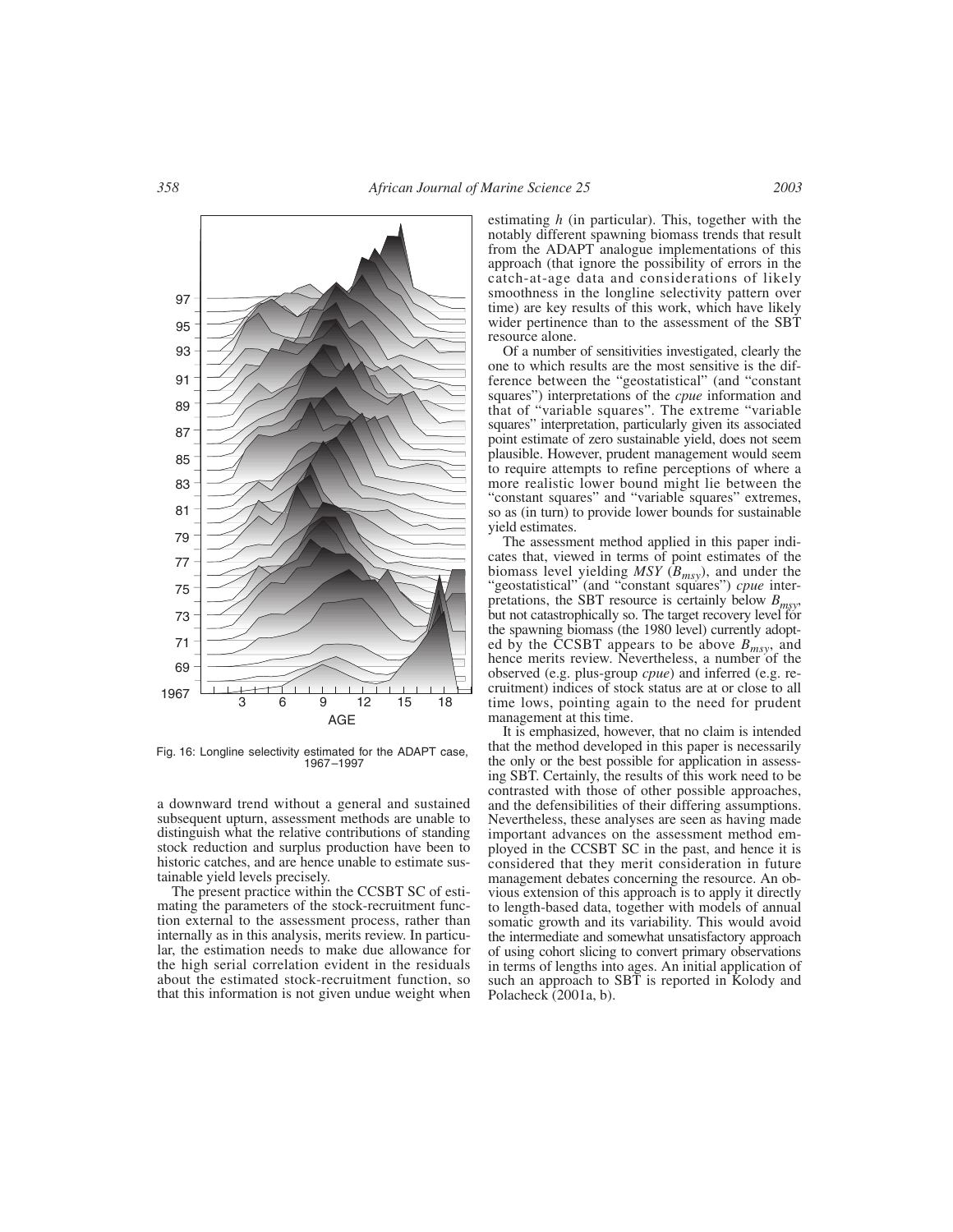

Fig. 17: Example sustainable yield v. spawning biomass and v. fishing mortality (on Age 8) plots for three values<br>of stock-recruitment steepness parameter (h) for the Reference case. The selectivity pattern for the whole<br>f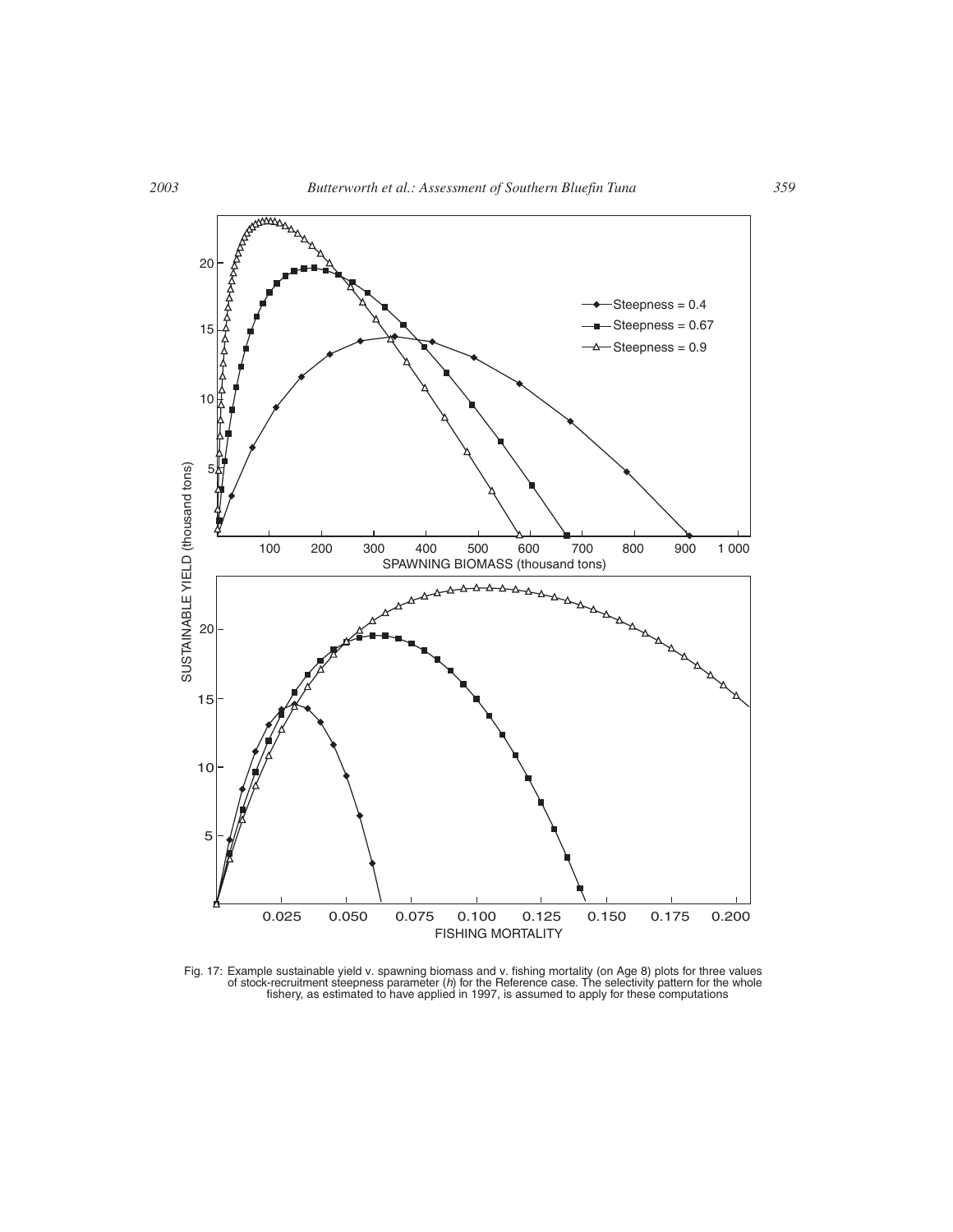#### **ACKNOWLEDGEMENTS**

Drs Y. Takeuchi and S. Tsuji (National Research Institute of FarSeas Fisheries, Japan) and Mr J. Gunn (Commonwealth Scientific and Industrial Research Organisation [CSIRO], Australia) are thanked for respectively sending us the encoded fisheries and spawning stock age-composition data, and Ms A. Preece (CSIRO, Australia) for advice on model inputs. The Joint Tuna Industries of Australia, Japan and New Zealand kindly provided travel support funding to facilitate this work. The estimation software used, AD Model Builder, is a trademark of Otter Research Ltd, P. O. Box 265, Station A, Nanaimo, B.C. V9R 5K9, Canada. The comments of Drs J. Collie (University of Rhode Island), D. Conover (State University of New York, Stony Brook), X. He (CSIRO, Australia) and T. Miller (University of Maryland) and Prof. T. J. Quinn (University of Alaska, Fairbanks) on an earlier version of this paper are gratefully acknowledged.

## **LITERATURE CITED**

- CATON, A. E. 1991 Review of aspects of southern bluefin tuna biology, population and fisheries. In *World Meeting of Stock Assessments of Bluefin Tunas: Strengths and Weaknesses*. Deriso, R. B. and W. H. Bayliff (Eds). *Spec. Rep. Inter-Am. trop. Tuna Commn* **7**: 181–357.
- COWLING, A. [M.] and C. [P.] MILLAR 1998 Data analysis of the aerial survey (1991-1998) for juvenile southern bluefin tuna on the Great Australian Bight. *Commission for the Conservation of Southern Bluefin Tuna Doc*. **CCSBT/SC/9807/8**: 62 pp.
- DERISO, R. B., QUINN, T. J. and P. R. NEAL 1985 Catch-age analysis with auxiliary information. *Can. J. Fish. aquat. Sci*. **42**(4): 815– 824.
- FOURNIER, D. [A.] and C. P. ARCHIBALD 1982 A general theory for analyzing catch at age data. *Can. J. Fish. aquat. Sci*. **39**(8): 1195–1207.
- FOURNIER, D. A., HAMPTON, J. and J. R. SIBERT 1998 MULTIFAN-CL: a length-based, age-structured model for fisheries stock assessment, with application to South Pacific albacore, *Thunnus alalunga*. *Can. J. Fish. aquat. Sci*. **55**: 2105–2116.
- FRANCIS, R. I. C. C. 1992 Use of risk analysis to assess fishery management strategies: a case study using orange roughy (*Hoplostethus atlanticus*) on the Chatham Rise, New Zealand. *Can. J. Fish. aquat. Sci.* **49**(5): 922–930.
- GAVARIS, S. 1988 An adaptive framework for the estimation
- of population size. *Res. Doc. Can. Atl. Fish. scient. Adv.*<br> *Comm. (CAFSAC)* **88/29**: 12 pp.<br> **GELMAN, A., CARLIN, J. B., STERN, H. S. and D. B. RUBIN<br>
1995** *Bayesian Data Analysis***. London; Chapman &**
- Hall: 247 pp. GEROMONT, H. F. and D. S. BUTTERWORTH 2001 Possible extensions to the ADAPT VPA model applied to western north Atlantic bluefin tuna, addressing in particular the need to account for "additional variance". *Coll. Vol. Sci. Pap. int. Commn Conserv. Atl. Tuna* **52**: 1663–1705.
- GREIWANK, H. F. and G. F. CORLISS (Eds) 1991 Automatic differentiation of algorithms: theory, implementation, and application. In *Proceedings of the Society for Industrial and Applied Mathematics Workshop on the Automatic Differentiation of Algorithms, Breckenridge, Philadelphia, Colorado, January 1991.* Society of Industry and Applied **Mathematics**
- GUDMUNDSSON, G. 1994 Time series analysis of catch-atage observations. *Appl. Statist.* **43**: 117–126.
- GUNN, J. S., DAVIS, T. L. O., FARLEY, J. H., CLEAR, N. P. and K. A. HASKARD 1996 — Preliminary estimates of the age structure of the SBT spawning stock (including a revised estimate of the age at first spawning). *Commission for the Conservation of Southern Bluefin Tuna Doc.* **CCSBT/**
- **SC/96/10**: 27 pp. GUNN, J. [S.], POLACHECK, T., PREECE, A. [L.], RICARD, D. [G.], EVESON, [J.] P., DAVIS, T. [L.] [O.], FARLEY, J. [H.], KLAER, N. [L.] and D. [S.] KOLODY 2001 — Fishery indicators for the SBT stock: 2001. *Commission for the Conservation of Southern Bluefin Tuna Doc.* **CCSBT/SC/0108/25**: 31 pp.
- HAIST, V., FOURNIER, D. A. and J. F. SCHWEIGART 1993 -Estimation of density-dependent natural mortality in British Columbia herring stocks through SSPA and its impact on sustainable harvesting strategies. In *Risk Evaluation and Biological Reference Points for Fisheries Management*. Smith, S. J., Hunt, J. J. and D. Rivard (Eds). *Can. spec. Publ. Fish. aquat. Sci.* **120**: 269–282. HILBORN, R. 1979 — Comparison of fisheries control systems
- that utilize catch and effort data. *J. Fish. Res. Bd Can*. **<sup>36</sup>**(12): 1477–1489.
- HILBORN, R. and D. S. BUTTERWORTH 1996 Fitting the 1994–1995 spawner age distribution data for SBT. *Commission for the Conservation of Southern Bluefin Tuna Doc.* **CCSBT/SC/96/34**: 8 pp.
- HILBORN, R., PARMA, A., MAUNDER, M., MAGUIRE, J-J. and L. REED 1998 An assessment of the status of sablefish stock of the US Pacific coast in 1998. In *Status of Pacific Coast Groundfish Fishery through 1998 and Recommended Acceptable Biological Catches for 1999*. Portland, Oregon; Pacific Fisheries Management Council: 1–92.
- HILBORN, R. and C. J. WALTERS 1992 *Quantitative Fisheries Stock Assessment. Choice, Dynamics and Uncertainty*. New
- York; Chapman & Hall: xv + 570 pp. KOLODY, D. [S.] and T. POLACHECK 2001a Application of a statistical catch-at-age and -length integrated analysis model for the assessment of southern bluefin tuna stock dynamics 1951–2000. *Commission for the Conservation of Southern Bluefin Tuna Doc.* **CCSBT/SC/0108/13**: 43 pp.
- KOLODY, D. [S.] and T. POLACHECK 2001b A statistical catch-at-age/length integrated analysis model for southern bluefin tuna stock assessment. *Commission for the Conservation of Southern Bluefin Tuna Doc.* **CCSBT/SC/**
- **0108/27**: 28 pp.<br>MACE, P. M., and I. J. DOONAN 1988 A generalized bioeconomic simulation model for fish population dynamics. *New Zealand Fisheries Assessment Research Doc.* **88/4**: 52 pp.
- McALLISTER, M. K. and J. N. IANELLI 1997 Bayesian stock assessment using catch-age data and the sampling-importance
- resampling algorithm. *Can. J. Fish. aquat. Sci.* **54**: 284–300. METHOT, R. D. 1990 Synthesis model: an adaptable framework for analysis of diverse stock assessment data. In *Proceedings of the Symposium on Applications of Stock Assessment Techniques to Gadids*. Low, L. (Ed.). *Bull. Int.*
- *N. Pacif. Fish. Commn* **50**: 259–277. POLACHECK, T., BETLEHEM, A. [W.] and A. [L.] PREECE 1997b — Documentation of the Virtual Population Analysis methods and model inputs used for estimating